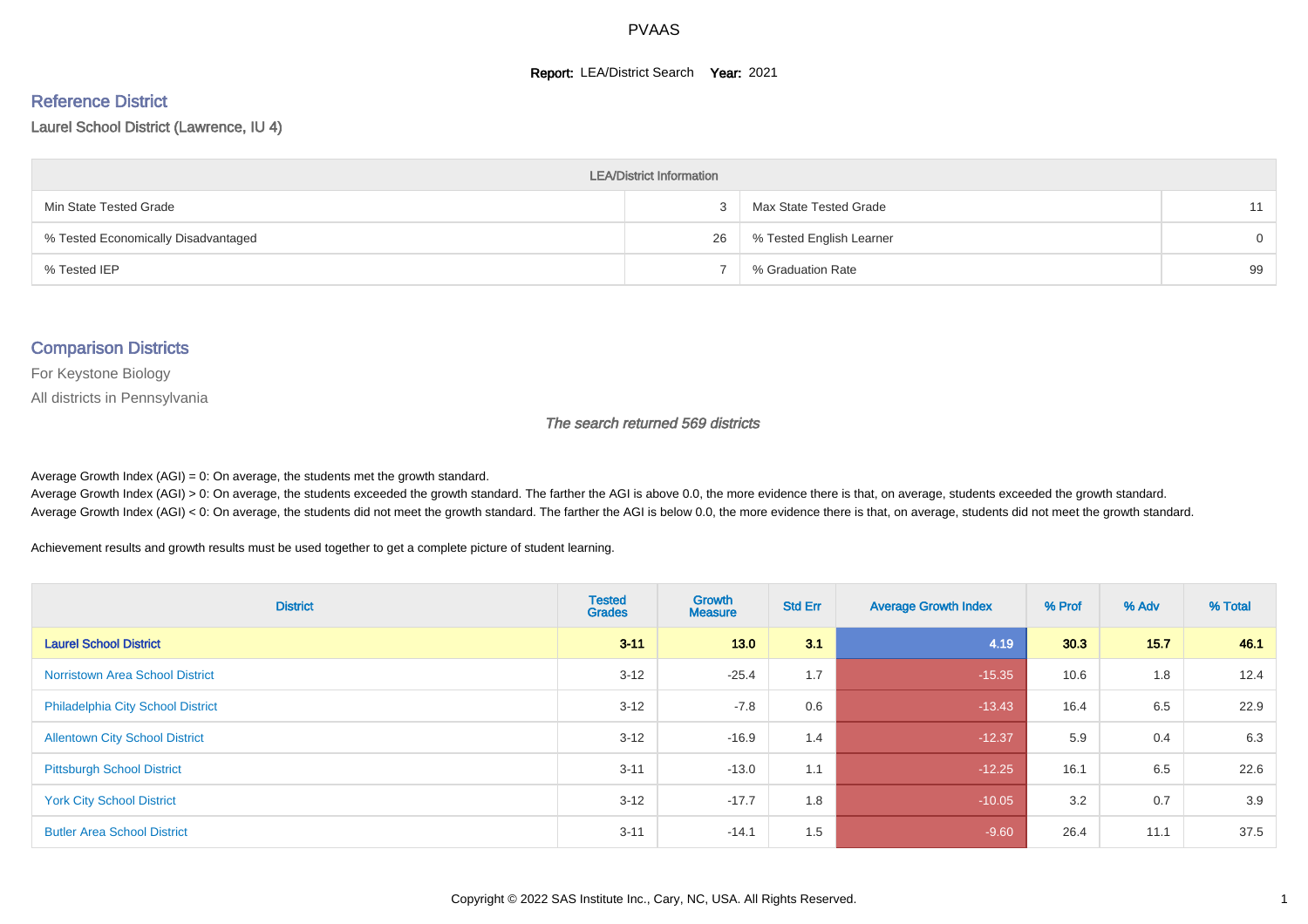| <b>District</b>                                    | <b>Tested</b><br><b>Grades</b> | Growth<br><b>Measure</b> | <b>Std Err</b> | <b>Average Growth Index</b> | % Prof | % Adv   | % Total |
|----------------------------------------------------|--------------------------------|--------------------------|----------------|-----------------------------|--------|---------|---------|
| <b>Laurel School District</b>                      | $3 - 11$                       | 13.0                     | 3.1            | 4.19                        | 30.3   | $15.7$  | 46.1    |
| <b>Muhlenberg School District</b>                  | $3 - 10$                       | $-17.8$                  | 1.9            | $-9.34$                     | 12.4   | 4.6     | 17.0    |
| <b>North Hills School District</b>                 | $3 - 11$                       | $-15.8$                  | 1.8            | $-8.84$                     | 26.4   | 19.8    | 46.2    |
| <b>Cheltenham School District</b>                  | $3 - 11$                       | $-17.6$                  | 2.0            | $-8.74$                     | 24.4   | 8.3     | 32.6    |
| <b>Williamsport Area School District</b>           | $3 - 11$                       | $-11.7$                  | 1.4            | $-8.29$                     | 18.2   | 10.5    | 28.7    |
| <b>West Side CTC</b>                               | $9 - 10$                       | $-32.0$                  | 3.9            | $-8.16$                     | 5.9    | 0.0     | 5.9     |
| Ambridge Area School District                      | $3 - 12$                       | $-19.4$                  | 2.5            | $-7.64$                     | 23.2   | 5.6     | 28.9    |
| <b>Lancaster School District</b>                   | $3 - 12$                       | $-10.0$                  | 1.4            | $-7.22$                     | 9.0    | 3.9     | 12.8    |
| <b>Greater Latrobe School District</b>             | $3 - 11$                       | $-14.1$                  | 2.0            | $-7.14$                     | 41.0   | 12.6    | 53.6    |
| <b>York Co School Of Technology</b>                | $9 - 12$                       | $-10.9$                  | 1.6            | $-6.79$                     | 22.6   | 4.0     | 26.6    |
| <b>Hempfield Area School District</b>              | $3-12$                         | $-10.2$                  | 1.6            | $-6.37$                     | 28.1   | 19.2    | 47.3    |
| <b>Kennett Consolidated School District</b>        | $3 - 11$                       | $-10.4$                  | 1.7            | $-6.27$                     | 28.7   | 14.0    | 42.7    |
| <b>Big Beaver Falls Area School District</b>       | $3 - 11$                       | $-17.9$                  | 2.8            | $-6.27$                     | 9.4    | 2.8     | 12.2    |
| <b>New Castle Area School District</b>             | $3-12$                         | $-13.6$                  | 2.3            | $-5.99$                     | 17.6   | 2.0     | 19.5    |
| <b>Coatesville Area School District</b>            | $3 - 11$                       | $-9.5$                   | 1.6            | $-5.81$                     | 12.8   | 3.3     | 16.2    |
| <b>Central Cambria School District</b>             | $3 - 11$                       | $-12.7$                  | 2.3            | $-5.61$                     | 19.4   | 7.4     | 26.9    |
| <b>Aliquippa School District</b>                   | $3 - 11$                       | $-20.0$                  | 3.6            | $-5.54$                     | 1.7    | 0.0     | 1.7     |
| <b>Frazier School District</b>                     | $3 - 11$                       | $-18.9$                  | 3.4            | $-5.49$                     | 18.3   | 1.4     | 19.7    |
| <b>Lincoln Park Performing Arts Charter School</b> | $7 - 11$                       | $-14.9$                  | 2.7            | $-5.45$                     | 39.3   | 8.9     | 48.2    |
| <b>Washington School District</b>                  | $3 - 11$                       | $-15.9$                  | 2.9            | $-5.44$                     | 12.9   | 1.7     | 14.7    |
| Philadelphia Academy Charter School                | $3 - 11$                       | $-14.7$                  | 2.7            | $-5.42$                     | 21.6   | $3.9\,$ | 25.5    |
| <b>Bristol Township School District</b>            | $3 - 11$                       | $-7.4$                   | 1.4            | $-5.32$                     | 13.8   | 4.6     | 18.4    |
| <b>Wilkes-Barre Area School District</b>           | $3 - 11$                       | $-12.4$                  | 2.4            | $-5.18$                     | 14.2   | 3.7     | 17.9    |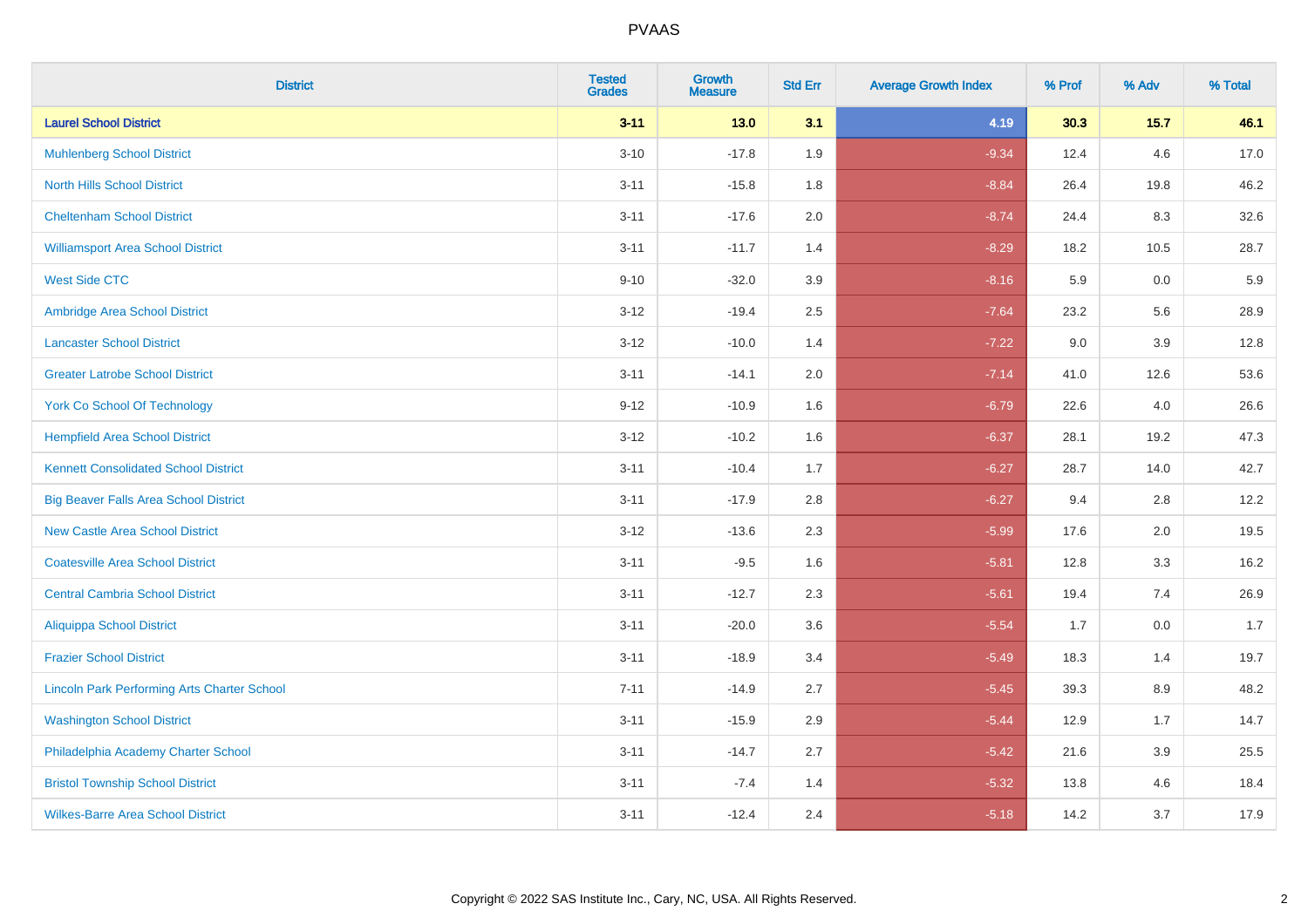| <b>District</b>                                   | <b>Tested</b><br><b>Grades</b> | <b>Growth</b><br><b>Measure</b> | <b>Std Err</b> | <b>Average Growth Index</b> | % Prof | % Adv   | % Total  |
|---------------------------------------------------|--------------------------------|---------------------------------|----------------|-----------------------------|--------|---------|----------|
| <b>Laurel School District</b>                     | $3 - 11$                       | $13.0$                          | 3.1            | 4.19                        | 30.3   | 15.7    | 46.1     |
| <b>East Lycoming School District</b>              | $3 - 11$                       | $-10.9$                         | 2.1            | $-5.08$                     | 22.5   | $8.2\,$ | $30.8\,$ |
| Meyersdale Area School District                   | $3 - 11$                       | $-16.1$                         | 3.3            | $-4.94$                     | 20.3   | 5.8     | 26.1     |
| <b>Trinity Area School District</b>               | $3 - 11$                       | $-8.7$                          | 1.8            | $-4.87$                     | 20.9   | 9.8     | 30.8     |
| <b>Executive Education Academy Charter School</b> | $3 - 10$                       | $-14.6$                         | 3.0            | $-4.81$                     | 8.5    | 1.2     | 9.8      |
| <b>Chartiers-Houston School District</b>          | $3 - 10$                       | $-16.5$                         | 3.5            | $-4.79$                     | 26.3   | $6.6\,$ | 32.9     |
| <b>West Mifflin Area School District</b>          | $3 - 12$                       | $-11.9$                         | 2.5            | $-4.77$                     | 15.9   | 4.0     | 19.9     |
| Lehigh Valley Charter High School For The Arts    | $9 - 10$                       | $-11.8$                         | 2.5            | $-4.76$                     | 28.9   | 5.7     | 34.6     |
| <b>Girard School District</b>                     | $3 - 11$                       | $-12.3$                         | 2.6            | $-4.76$                     | 29.7   | 18.9    | 48.6     |
| <b>Neshannock Township School District</b>        | $3 - 10$                       | $-12.5$                         | 2.7            | $-4.73$                     | 29.0   | 13.0    | 42.0     |
| <b>Fannett-Metal School District</b>              | $3 - 11$                       | $-22.3$                         | 4.8            | $-4.65$                     | 16.4   | 6.6     | 23.0     |
| <b>Derry Area School District</b>                 | $3 - 11$                       | $-11.8$                         | 2.6            | $-4.53$                     | 34.8   | 6.1     | 40.9     |
| <b>Northwestern School District</b>               | $3 - 11$                       | $-14.6$                         | 3.2            | $-4.51$                     | 32.5   | 13.7    | 46.2     |
| <b>Dunmore School District</b>                    | $3 - 11$                       | $-12.2$                         | 2.7            | $-4.51$                     | 15.0   | 5.3     | 20.4     |
| <b>Hanover Public School District</b>             | $3 - 11$                       | $-12.4$                         | 2.7            | $-4.50$                     | 22.7   | 6.2     | 28.9     |
| Jim Thorpe Area School District                   | $3 - 11$                       | $-10.9$                         | 2.4            | $-4.48$                     | 19.5   | $6.0\,$ | 25.5     |
| <b>Greenville Area School District</b>            | $3 - 11$                       | $-13.2$                         | 3.0            | $-4.45$                     | 32.1   | 4.6     | 36.7     |
| <b>Chambersburg Area School District</b>          | $3 - 11$                       | $-5.6$                          | 1.3            | $-4.42$                     | 24.2   | 15.2    | 39.4     |
| <b>General Mclane School District</b>             | $3 - 11$                       | $-10.7$                         | 2.4            | $-4.40$                     | 34.0   | 15.6    | 49.6     |
| <b>Big Spring School District</b>                 | $3 - 11$                       | $-9.8$                          | 2.3            | $-4.32$                     | 23.6   | 12.9    | 36.5     |
| <b>Interboro School District</b>                  | $3 - 12$                       | $-8.4$                          | 2.0            | $-4.27$                     | 27.6   | 6.4     | 34.1     |
| <b>Central Dauphin School District</b>            | $3 - 11$                       | $-5.2$                          | 1.2            | $-4.24$                     | 29.3   | 8.7     | 38.0     |
| <b>Chartiers Valley School District</b>           | $3 - 11$                       | $-9.1$                          | 2.1            | $-4.23$                     | 20.7   | 17.4    | 38.0     |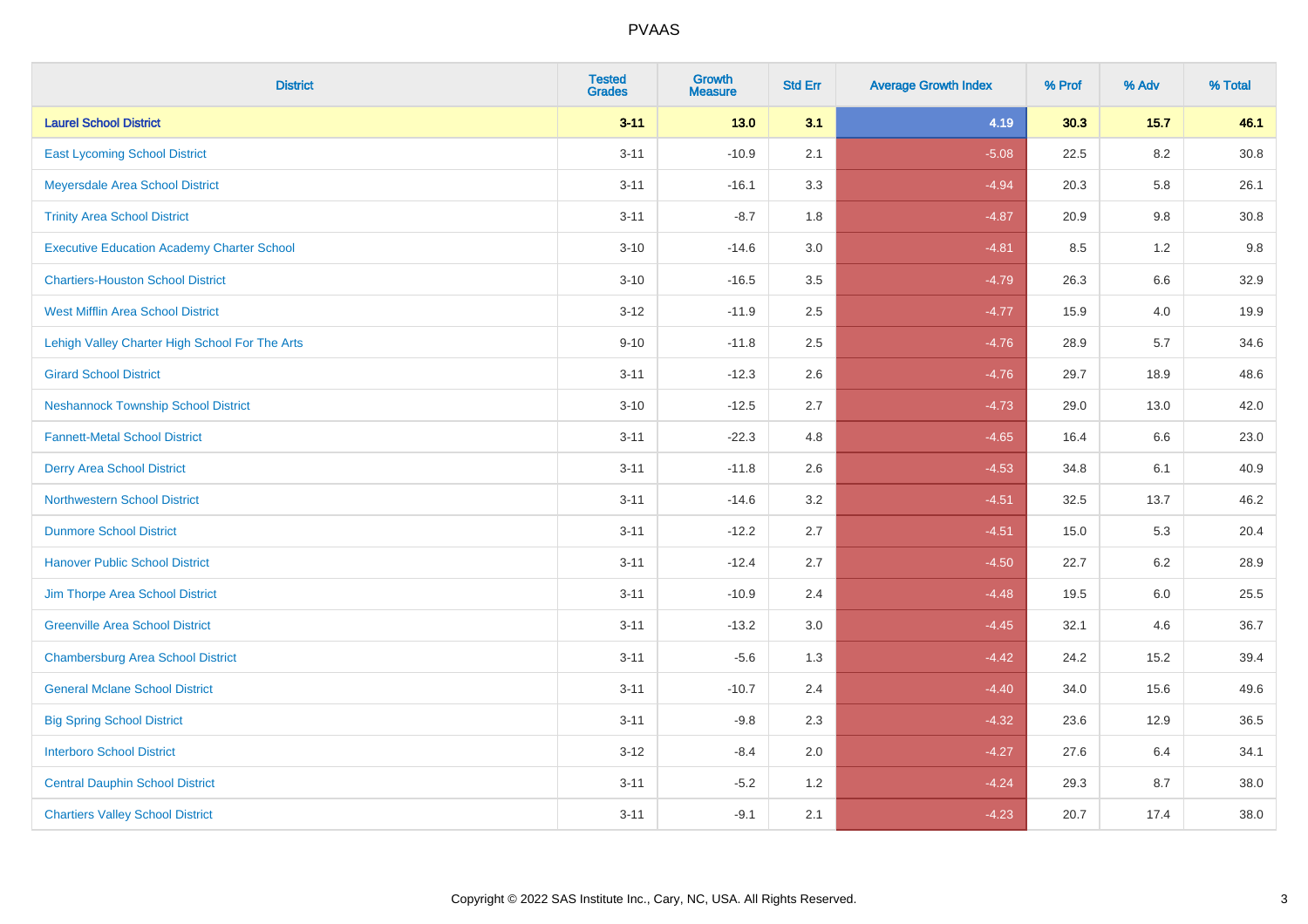| <b>District</b>                               | <b>Tested</b><br><b>Grades</b> | <b>Growth</b><br><b>Measure</b> | <b>Std Err</b> | <b>Average Growth Index</b> | % Prof | % Adv  | % Total |
|-----------------------------------------------|--------------------------------|---------------------------------|----------------|-----------------------------|--------|--------|---------|
| <b>Laurel School District</b>                 | $3 - 11$                       | $13.0$                          | 3.1            | 4.19                        | 30.3   | $15.7$ | 46.1    |
| <b>Central Fulton School District</b>         | $3 - 11$                       | $-13.3$                         | 3.2            | $-4.20$                     | 18.1   | 9.7    | 27.8    |
| <b>Williamsburg Community School District</b> | $3 - 11$                       | $-16.9$                         | 4.1            | $-4.14$                     | 22.4   | 0.0    | 22.4    |
| <b>Panther Valley School District</b>         | $3 - 12$                       | $-13.3$                         | 3.2            | $-4.10$                     | 31.5   | 4.1    | 35.6    |
| <b>Moniteau School District</b>               | $3 - 11$                       | $-11.8$                         | 2.9            | $-4.07$                     | 22.6   | 5.0    | 27.6    |
| <b>Mid Valley School District</b>             | $3 - 10$                       | $-11.1$                         | 2.7            | $-4.07$                     | 28.3   | 8.1    | 36.4    |
| <b>Mcguffey School District</b>               | $3 - 11$                       | $-12.1$                         | 3.0            | $-4.06$                     | 12.8   | 5.9    | 18.6    |
| <b>Southmoreland School District</b>          | $3 - 11$                       | $-12.5$                         | 3.1            | $-4.04$                     | 33.3   | 15.5   | 48.8    |
| <b>Milton Area School District</b>            | $3 - 11$                       | $-10.1$                         | 2.5            | $-4.04$                     | 23.0   | 11.3   | 34.2    |
| <b>Scranton School District</b>               | $3 - 12$                       | $-10.1$                         | 2.5            | $-4.04$                     | 20.0   | 7.7    | 27.7    |
| <b>Deer Lakes School District</b>             | $3 - 11$                       | $-10.0$                         | 2.5            | $-4.02$                     | 27.7   | 9.9    | 37.6    |
| <b>Ellwood City Area School District</b>      | $3 - 11$                       | $-12.5$                         | 3.1            | $-4.00$                     | 26.7   | 8.7    | 35.4    |
| <b>Plum Borough School District</b>           | $3 - 11$                       | $-9.4$                          | 2.4            | $-3.98$                     | 32.9   | 27.4   | 60.4    |
| <b>Windber Area School District</b>           | $3 - 11$                       | $-11.9$                         | $3.0\,$        | $-3.94$                     | 41.0   | 10.3   | 51.3    |
| <b>Tussey Mountain School District</b>        | $3 - 12$                       | $-13.0$                         | 3.3            | $-3.93$                     | 11.1   | 3.2    | 14.3    |
| <b>Bethlehem Area School District</b>         | $3 - 11$                       | $-4.5$                          | 1.1            | $-3.91$                     | 20.4   | 11.3   | 31.7    |
| <b>Tacony Academy Charter School</b>          | $3 - 11$                       | $-12.9$                         | 3.3            | $-3.90$                     | 8.6    | 1.4    | 10.0    |
| <b>Grove City Area School District</b>        | $3 - 12$                       | $-8.8$                          | 2.3            | $-3.89$                     | 25.6   | 16.4   | 42.0    |
| <b>Pittston Area School District</b>          | $3 - 11$                       | $-8.2$                          | 2.2            | $-3.75$                     | 26.7   | 14.8   | 41.5    |
| <b>Mohawk Area School District</b>            | $3 - 11$                       | $-10.5$                         | 2.8            | $-3.75$                     | 35.1   | 10.6   | 45.7    |
| Jefferson County-Dubois AVTS                  | $9 - 11$                       | $-11.7$                         | 3.1            | $-3.72$                     | 17.6   | 2.8    | 20.4    |
| <b>Shade-Central City School District</b>     | $3 - 11$                       | $-14.6$                         | 4.0            | $-3.68$                     | 9.6    | 0.0    | 9.6     |
| <b>Old Forge School District</b>              | $3 - 12$                       | $-11.3$                         | 3.1            | $-3.62$                     | 28.6   | 13.2   | 41.8    |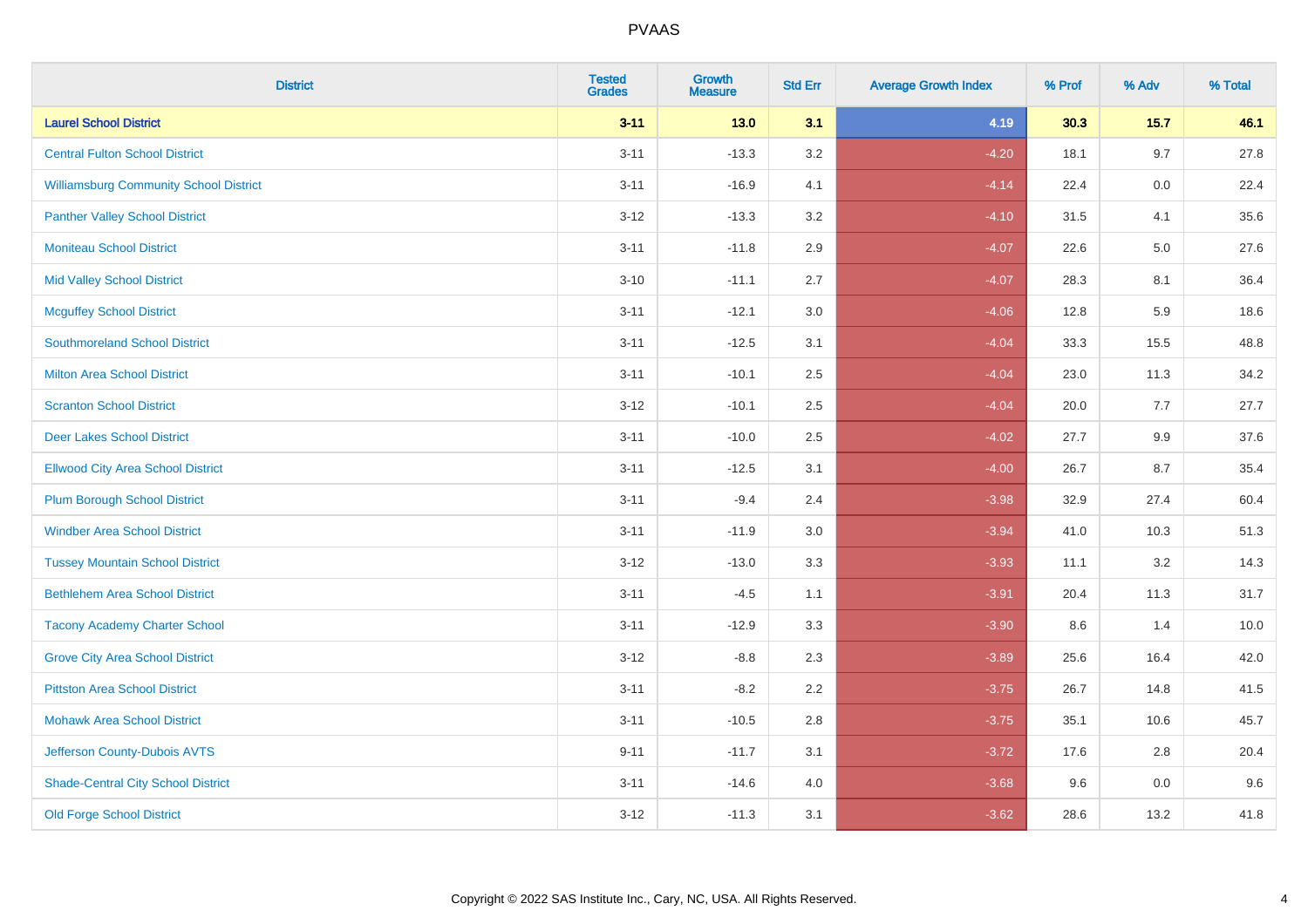| <b>District</b>                           | <b>Tested</b><br><b>Grades</b> | <b>Growth</b><br><b>Measure</b> | <b>Std Err</b> | <b>Average Growth Index</b> | % Prof | % Adv  | % Total |
|-------------------------------------------|--------------------------------|---------------------------------|----------------|-----------------------------|--------|--------|---------|
| <b>Laurel School District</b>             | $3 - 11$                       | 13.0                            | 3.1            | 4.19                        | 30.3   | $15.7$ | 46.1    |
| <b>West York Area School District</b>     | $3 - 12$                       | $-9.8$                          | 2.7            | $-3.57$                     | 21.9   | 10.9   | 32.8    |
| Morrisville Borough School District       | $3 - 11$                       | $-13.1$                         | 3.7            | $-3.52$                     | 4.9    | 1.6    | 6.6     |
| Mechanicsburg Area School District        | $3 - 11$                       | $-5.7$                          | 1.6            | $-3.48$                     | 35.1   | 16.0   | 51.2    |
| <b>South Park School District</b>         | $3 - 11$                       | $-8.8$                          | 2.5            | $-3.46$                     | 28.1   | 17.0   | 45.2    |
| <b>Burgettstown Area School District</b>  | $3 - 11$                       | $-11.2$                         | 3.2            | $-3.46$                     | 16.0   | 2.7    | 18.7    |
| <b>Ligonier Valley School District</b>    | $3 - 11$                       | $-10.8$                         | 3.1            | $-3.43$                     | 34.1   | 5.8    | 39.9    |
| <b>Shikellamy School District</b>         | $3 - 10$                       | $-8.3$                          | 2.4            | $-3.42$                     | 20.8   | 18.5   | 39.2    |
| <b>Mount Carmel Area School District</b>  | $3 - 11$                       | $-7.9$                          | 2.3            | $-3.38$                     | 18.2   | 4.4    | 22.6    |
| East Stroudsburg Area School District     | $3 - 11$                       | $-4.9$                          | 1.4            | $-3.38$                     | 22.7   | 12.5   | 35.2    |
| Lackawanna Trail School District          | $3 - 10$                       | $-11.0$                         | 3.3            | $-3.35$                     | 13.1   | 18.0   | 31.2    |
| <b>Riverview School District</b>          | $3 - 11$                       | $-13.0$                         | 4.0            | $-3.29$                     | 43.1   | 7.8    | 51.0    |
| Canon-Mcmillan School District            | $3 - 11$                       | $-5.0$                          | 1.5            | $-3.25$                     | 30.8   | 28.5   | 59.3    |
| <b>Somerset Area School District</b>      | $3 - 11$                       | $-7.6$                          | 2.4            | $-3.17$                     | 21.0   | 14.5   | 35.5    |
| <b>Parkland School District</b>           | $3 - 11$                       | $-3.7$                          | 1.2            | $-3.17$                     | 31.4   | 30.6   | 62.0    |
| <b>Montoursville Area School District</b> | $3 - 12$                       | $-8.4$                          | 2.6            | $-3.17$                     | 38.8   | 18.2   | 57.0    |
| <b>Keystone Oaks School District</b>      | $3 - 11$                       | $-7.2$                          | 2.3            | $-3.14$                     | 30.0   | 11.1   | 41.0    |
| <b>Wissahickon School District</b>        | $3 - 10$                       | $-5.3$                          | 1.7            | $-3.14$                     | 27.5   | 29.0   | 56.6    |
| <b>Hanover Area School District</b>       | $3 - 11$                       | $-14.7$                         | 4.7            | $-3.13$                     | 12.1   | 3.0    | 15.2    |
| <b>Erie City School District</b>          | $3 - 12$                       | $-4.5$                          | 1.4            | $-3.09$                     | 13.4   | 6.7    | 20.1    |
| Jefferson-Morgan School District          | $3 - 10$                       | $-12.0$                         | 3.9            | $-3.09$                     | 28.6   | 6.1    | 34.7    |
| California Area School District           | $3 - 10$                       | $-13.7$                         | 4.5            | $-3.06$                     | 41.7   | 16.7   | 58.3    |
| <b>Greensburg Salem School District</b>   | $3 - 11$                       | $-6.9$                          | 2.2            | $-3.06$                     | 30.3   | 13.3   | 43.6    |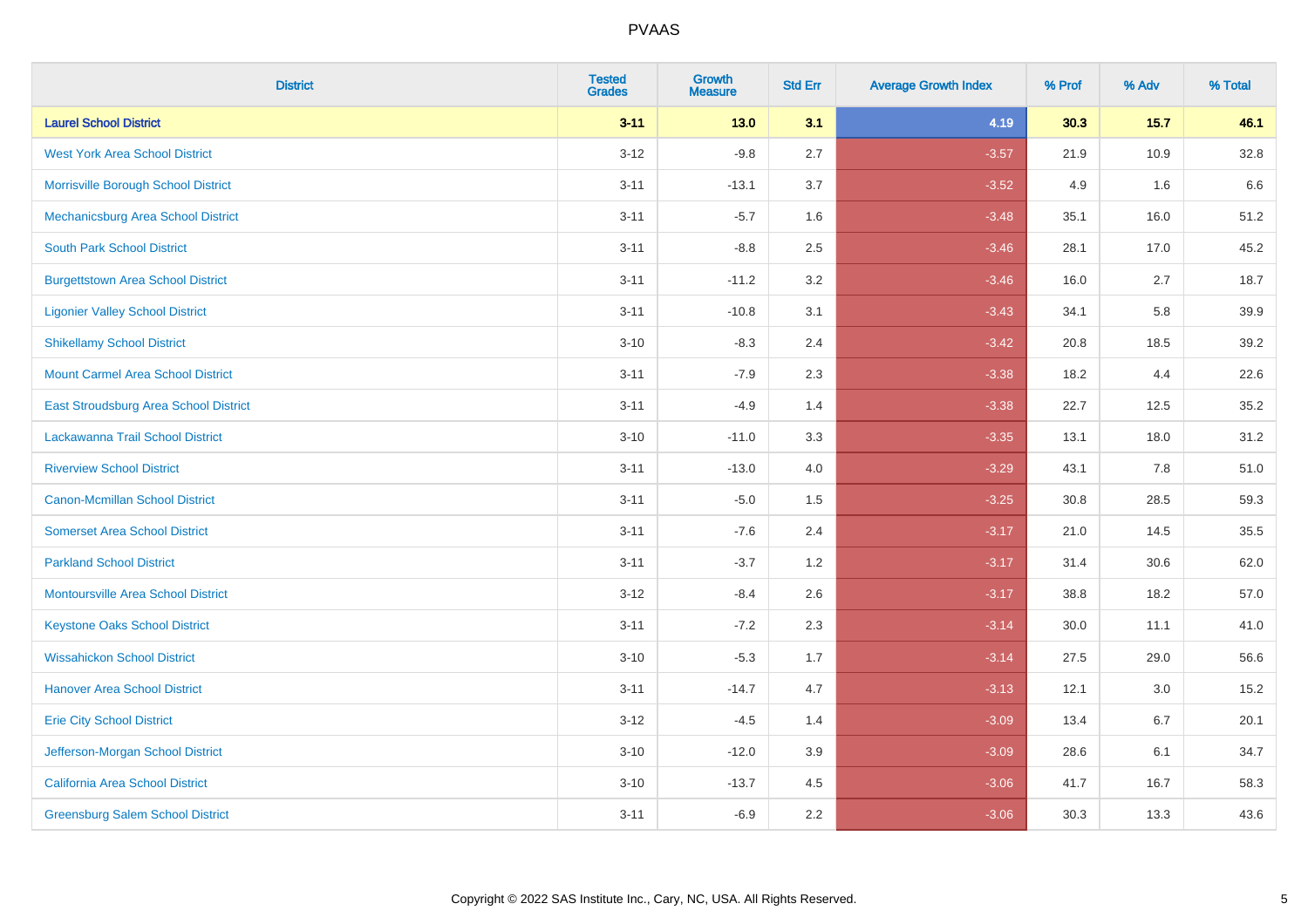| <b>District</b>                                | <b>Tested</b><br><b>Grades</b> | <b>Growth</b><br><b>Measure</b> | <b>Std Err</b> | <b>Average Growth Index</b> | % Prof | % Adv  | % Total |
|------------------------------------------------|--------------------------------|---------------------------------|----------------|-----------------------------|--------|--------|---------|
| <b>Laurel School District</b>                  | $3 - 11$                       | $13.0$                          | 3.1            | 4.19                        | 30.3   | $15.7$ | 46.1    |
| Imhotep Institute Charter High School          | $9 - 11$                       | $-17.6$                         | 5.8            | $-3.03$                     | 15.4   | 0.0    | 15.4    |
| Boys Latin Of Philadelphia Charter School      | $6 - 12$                       | $-8.0$                          | 2.7            | $-3.02$                     | 1.4    | 0.0    | 1.4     |
| <b>Gettysburg Area School District</b>         | $3 - 11$                       | $-6.0$                          | 2.0            | $-3.02$                     | 28.8   | 19.6   | 48.5    |
| <b>Corry Area School District</b>              | $3 - 11$                       | $-6.8$                          | 2.3            | $-3.01$                     | 24.0   | 8.8    | 32.8    |
| <b>Carlisle Area School District</b>           | $3 - 11$                       | $-5.2$                          | 1.7            | $-2.99$                     | 28.0   | 19.3   | 47.3    |
| <b>Montour School District</b>                 | $3 - 11$                       | $-6.1$                          | 2.1            | $-2.95$                     | 31.8   | 23.6   | 55.3    |
| <b>Baldwin-Whitehall School District</b>       | $3 - 11$                       | $-5.5$                          | 1.9            | $-2.93$                     | 32.0   | 14.7   | 46.7    |
| <b>Carbon Career &amp; Technical Institute</b> | $9 - 11$                       | $-9.3$                          | 3.2            | $-2.92$                     | 19.6   | 2.2    | 21.7    |
| Mifflinburg Area School District               | $3 - 11$                       | $-6.0$                          | 2.1            | $-2.87$                     | 32.7   | 13.3   | 46.0    |
| <b>Berwick Area School District</b>            | $3 - 11$                       | $-6.9$                          | 2.4            | $-2.84$                     | 22.3   | 11.5   | 33.8    |
| Southern Columbia Area School District         | $3 - 11$                       | $-8.5$                          | 3.0            | $-2.83$                     | 30.5   | 12.8   | 43.3    |
| <b>Innovative Arts Academy Charter School</b>  | $6 - 11$                       | $-7.2$                          | 2.5            | $-2.83$                     | 2.0    | 0.0    | $2.0\,$ |
| <b>Quakertown Community School District</b>    | $3 - 12$                       | $-4.3$                          | 1.5            | $-2.79$                     | 33.8   | 20.1   | 53.8    |
| <b>Sharon City School District</b>             | $3 - 11$                       | $-6.5$                          | 2.3            | $-2.79$                     | 13.1   | 5.0    | 18.1    |
| <b>Pottsgrove School District</b>              | $3 - 11$                       | $-5.5$                          | 2.0            | $-2.78$                     | 28.6   | 10.3   | 38.8    |
| <b>Clarion-Limestone Area School District</b>  | $3 - 12$                       | $-10.0$                         | 3.6            | $-2.76$                     | 28.3   | 20.0   | 48.3    |
| Selinsgrove Area School District               | $3 - 12$                       | $-5.7$                          | 2.1            | $-2.74$                     | 25.4   | 13.9   | 39.2    |
| <b>Karns City Area School District</b>         | $3 - 11$                       | $-7.2$                          | 2.6            | $-2.71$                     | 26.4   | 20.8   | 47.2    |
| <b>Eastern York School District</b>            | $3 - 11$                       | $-6.2$                          | 2.3            | $-2.70$                     | 27.8   | 18.5   | 46.4    |
| La Academia Partnership Charter School         | $6 - 11$                       | $-15.5$                         | 5.7            | $-2.70$                     | 2.3    | 0.0    | 2.3     |
| <b>Governor Mifflin School District</b>        | $3 - 11$                       | $-4.4$                          | 1.6            | $-2.69$                     | 30.3   | 7.7    | 38.0    |
| <b>Avonworth School District</b>               | $3 - 10$                       | $-6.2$                          | 2.3            | $-2.68$                     | 35.9   | 14.1   | 50.0    |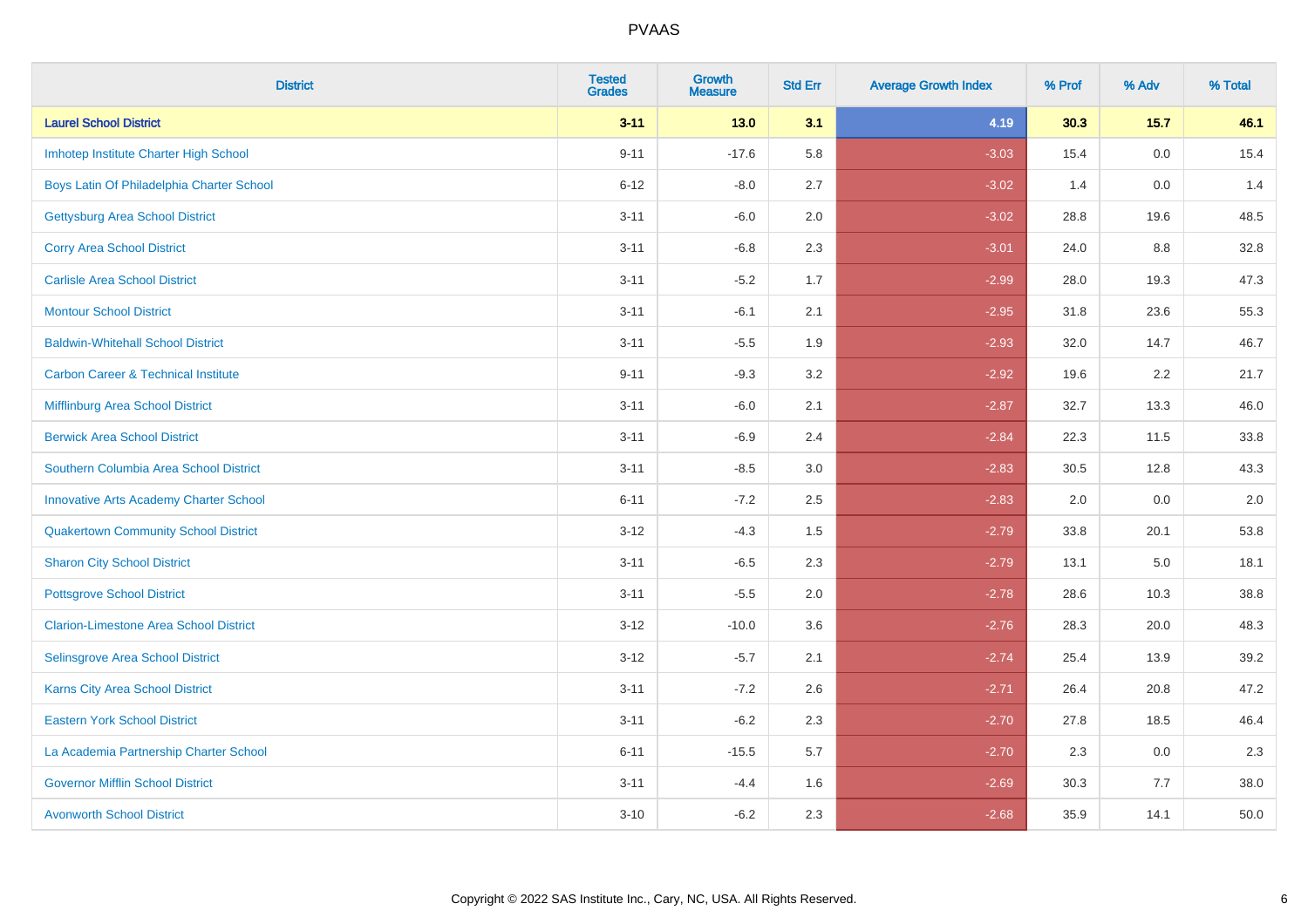| <b>District</b>                               | <b>Tested</b><br><b>Grades</b> | <b>Growth</b><br><b>Measure</b> | <b>Std Err</b> | <b>Average Growth Index</b> | % Prof | % Adv  | % Total |
|-----------------------------------------------|--------------------------------|---------------------------------|----------------|-----------------------------|--------|--------|---------|
| <b>Laurel School District</b>                 | $3 - 11$                       | $13.0$                          | 3.1            | 4.19                        | 30.3   | $15.7$ | 46.1    |
| <b>Lawrence County CTC</b>                    | $10 - 11$                      | $-9.8$                          | 3.7            | $-2.68$                     | 7.3    | 0.0    | $7.3$   |
| <b>Blairsville-Saltsburg School District</b>  | $3 - 11$                       | $-7.5$                          | 2.8            | $-2.67$                     | 20.1   | 8.2    | 28.3    |
| <b>Connellsville Area School District</b>     | $3 - 11$                       | $-5.3$                          | 2.0            | $-2.67$                     | 24.2   | 5.0    | 29.1    |
| <b>Turkeyfoot Valley Area School District</b> | $3 - 12$                       | $-15.4$                         | 5.8            | $-2.66$                     | 3.8    | 3.8    | 7.6     |
| <b>Richland School District</b>               | $3 - 11$                       | $-6.9$                          | 2.6            | $-2.63$                     | 40.1   | 20.9   | 61.0    |
| <b>Bethel Park School District</b>            | $3 - 11$                       | $-4.4$                          | 1.7            | $-2.62$                     | 40.1   | 27.3   | 67.4    |
| <b>Union City Area School District</b>        | $3 - 12$                       | $-8.7$                          | 3.3            | $-2.59$                     | 29.7   | 10.9   | 40.6    |
| <b>Greater Nanticoke Area School District</b> | $3 - 12$                       | $-6.8$                          | 2.6            | $-2.58$                     | 15.2   | 8.9    | 24.1    |
| Catasauqua Area School District               | $3 - 12$                       | $-7.3$                          | 2.8            | $-2.58$                     | 27.1   | 11.2   | 38.3    |
| <b>Antietam School District</b>               | $3 - 10$                       | $-9.5$                          | 3.7            | $-2.57$                     | 20.9   | 1.5    | 22.4    |
| Columbia-Montour AVTS                         | $9 - 10$                       | $-7.1$                          | 2.8            | $-2.52$                     | 19.5   | 3.2    | 22.7    |
| Perseus House Charter School Of Excellence    | $6 - 11$                       | $-6.4$                          | 2.6            | $-2.50$                     | 0.9    | 0.0    | 0.9     |
| Pocono Mountain School District               | $3 - 12$                       | $-4.3$                          | 1.8            | $-2.43$                     | 35.5   | 17.1   | 52.6    |
| <b>Forbes Road School District</b>            | $3 - 11$                       | $-11.5$                         | 4.7            | $-2.43$                     | 23.1   | 10.3   | 33.3    |
| <b>Redbank Valley School District</b>         | $3 - 11$                       | $-7.5$                          | 3.1            | $-2.41$                     | 12.4   | 10.6   | 23.1    |
| <b>Wyoming Valley West School District</b>    | $3 - 11$                       | $-5.5$                          | 2.3            | $-2.38$                     | 22.2   | 9.2    | 31.4    |
| <b>Mount Pleasant Area School District</b>    | $3 - 11$                       | $-5.4$                          | 2.3            | $-2.37$                     | 33.3   | 8.7    | 42.0    |
| <b>Pottsville Area School District</b>        | $3 - 12$                       | $-4.9$                          | 2.1            | $-2.36$                     | 21.8   | 7.9    | 29.6    |
| Octorara Area School District                 | $3 - 11$                       | $-7.5$                          | 3.2            | $-2.35$                     | 26.1   | 17.0   | 43.2    |
| <b>City CHS</b>                               | $10 - 11$                      | $-5.6$                          | 2.4            | $-2.34$                     | 15.9   | 1.5    | 17.4    |
| <b>Jamestown Area School District</b>         | $3 - 11$                       | $-9.5$                          | 4.1            | $-2.33$                     | 41.5   | 4.9    | 46.3    |
| <b>Riverside School District</b>              | $3 - 11$                       | $-6.2$                          | 2.7            | $-2.33$                     | 20.8   | 17.0   | 37.7    |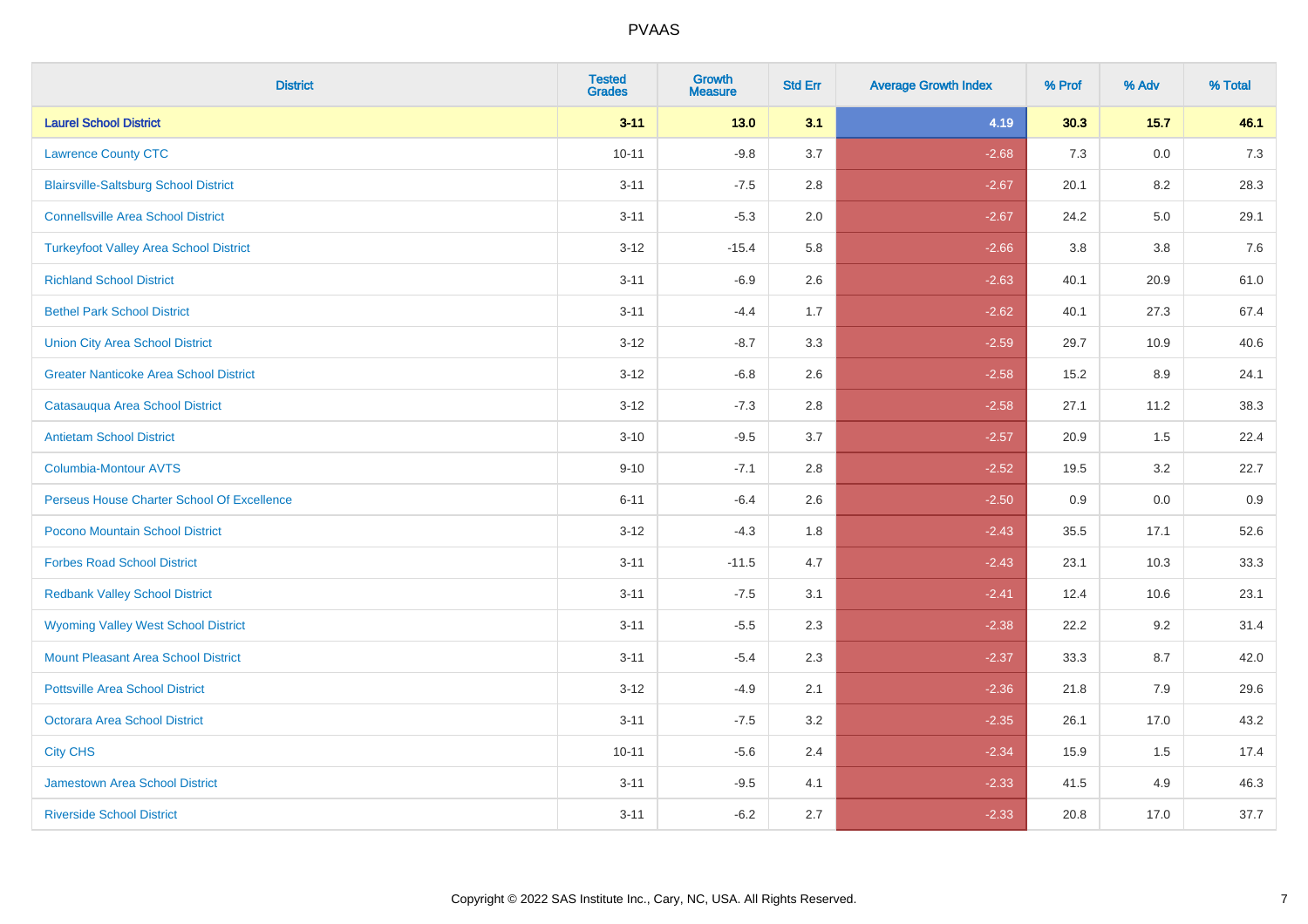| <b>District</b>                                                       | <b>Tested</b><br><b>Grades</b> | Growth<br><b>Measure</b> | <b>Std Err</b> | <b>Average Growth Index</b> | % Prof | % Adv   | % Total |
|-----------------------------------------------------------------------|--------------------------------|--------------------------|----------------|-----------------------------|--------|---------|---------|
| <b>Laurel School District</b>                                         | $3 - 11$                       | 13.0                     | 3.1            | 4.19                        | 30.3   | $15.7$  | 46.1    |
| <b>Commodore Perry School District</b>                                | $3 - 11$                       | $-10.4$                  | 4.5            | $-2.30$                     | 29.4   | 5.9     | 35.3    |
| <b>Carmichaels Area School District</b>                               | $3 - 10$                       | $-7.0$                   | 3.1            | $-2.30$                     | 17.8   | 9.6     | 27.4    |
| <b>Susquenita School District</b>                                     | $3 - 11$                       | $-5.9$                   | 2.6            | $-2.28$                     | 30.6   | 13.9    | 44.4    |
| <b>Achievement House Charter School</b>                               | $7 - 11$                       | $-8.2$                   | 3.6            | $-2.28$                     | 16.7   | 2.8     | 19.4    |
| <b>Owen J Roberts School District</b>                                 | $3 - 11$                       | $-3.5$                   | 1.5            | $-2.27$                     | 36.8   | 24.4    | 61.2    |
| <b>Yough School District</b>                                          | $3 - 10$                       | $-6.2$                   | 2.7            | $-2.27$                     | 28.9   | $8.8\,$ | 37.7    |
| <b>Elizabeth Forward School District</b>                              | $3 - 11$                       | $-5.5$                   | 2.5            | $-2.25$                     | 32.2   | 12.8    | 45.0    |
| <b>Wyoming Area School District</b>                                   | $3 - 10$                       | $-5.5$                   | 2.5            | $-2.21$                     | 32.0   | 9.6     | 41.6    |
| <b>Western Beaver County School District</b>                          | $3 - 11$                       | $-9.3$                   | 4.2            | $-2.20$                     | 45.1   | $3.9\,$ | 49.0    |
| <b>North Schuylkill School District</b>                               | $3 - 11$                       | $-4.7$                   | 2.2            | $-2.16$                     | 20.2   | 11.7    | 31.9    |
| <b>Elk Lake School District</b>                                       | $3 - 11$                       | $-6.1$                   | 2.9            | $-2.12$                     | 26.3   | 11.6    | 37.9    |
| <b>West Middlesex Area School District</b>                            | $3 - 10$                       | $-7.4$                   | 3.5            | $-2.11$                     | 32.0   | 9.6     | 41.6    |
| Cambria Heights School District                                       | $3 - 10$                       | $-6.2$                   | 2.9            | $-2.11$                     | 25.0   | 13.0    | 38.0    |
| <b>East Allegheny School District</b>                                 | $3 - 11$                       | $-6.4$                   | 3.0            | $-2.11$                     | 21.0   | 7.4     | 28.4    |
| <b>Mastery Charter School - Gratz Campus</b>                          | $7 - 10$                       | $-9.5$                   | 4.6            | $-2.09$                     | 0.0    | 3.4     | 3.4     |
| <b>Wellsboro Area School District</b>                                 | $3 - 11$                       | $-6.3$                   | 3.0            | $-2.08$                     | 24.4   | 13.4    | 37.8    |
| <b>West Greene School District</b>                                    | $3 - 11$                       | $-8.1$                   | 3.9            | $-2.08$                     | 31.0   | 11.9    | 42.9    |
| <b>Boyertown Area School District</b>                                 | $3 - 11$                       | $-2.9$                   | 1.4            | $-2.06$                     | 30.8   | 22.6    | 53.4    |
| <b>Freedom Area School District</b>                                   | $3 - 11$                       | $-6.3$                   | 3.1            | $-2.04$                     | 22.9   | 8.4     | 31.3    |
| <b>Riverside Beaver County School District</b>                        | $3 - 11$                       | $-5.5$                   | 2.7            | $-2.03$                     | 35.8   | 23.2    | 59.0    |
| Preparatory Charter School Of Mathematics, Science, Tech, And Careers | $9 - 10$                       | $-5.1$                   | 2.5            | $-2.03$                     | 6.3    | 1.4     | 7.7     |
| <b>Bristol Borough School District</b>                                | $3 - 12$                       | $-5.9$                   | 2.9            | $-2.00$                     | 27.8   | 3.3     | 31.1    |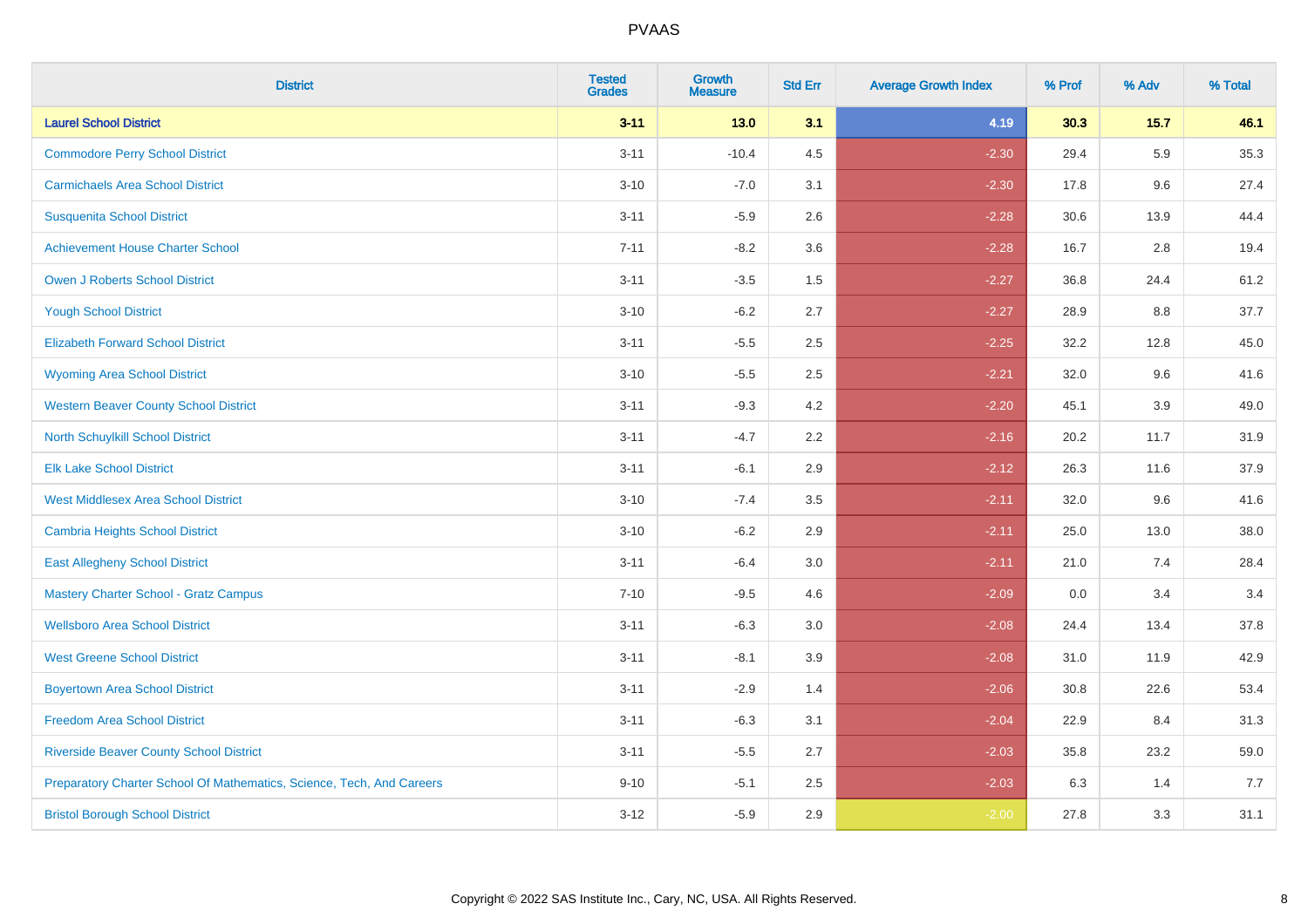| <b>District</b>                                        | <b>Tested</b><br><b>Grades</b> | <b>Growth</b><br><b>Measure</b> | <b>Std Err</b> | <b>Average Growth Index</b> | % Prof | % Adv  | % Total |
|--------------------------------------------------------|--------------------------------|---------------------------------|----------------|-----------------------------|--------|--------|---------|
| <b>Laurel School District</b>                          | $3 - 11$                       | 13.0                            | 3.1            | 4.19                        | 30.3   | $15.7$ | 46.1    |
| Lincoln Leadership Academy Charter School              | $3 - 12$                       | $-7.4$                          | 3.7            | $-1.99$                     | 6.4    | 2.1    | 8.5     |
| <b>Sto-Rox School District</b>                         | $3 - 10$                       | $-7.0$                          | 3.5            | $-1.99$                     | 3.2    | 0.0    | 3.2     |
| <b>Kiski Area School District</b>                      | $3 - 11$                       | $-4.0$                          | 2.0            | $-1.99$                     | 23.1   | 18.2   | 41.3    |
| <b>Titusville Area School District</b>                 | $3 - 11$                       | $-5.0$                          | 2.5            | $-1.98$                     | 26.5   | 6.8    | 33.3    |
| Lehigh Valley Academy Regional Charter School          | $3 - 11$                       | $-5.9$                          | 3.0            | $-1.98$                     | 20.0   | 7.7    | 27.7    |
| <b>North East School District</b>                      | $3 - 11$                       | $-5.3$                          | 2.7            | $-1.97$                     | 31.7   | 24.8   | 56.4    |
| Schuylkill Haven Area School District                  | $3 - 11$                       | $-5.3$                          | 2.7            | $-1.96$                     | 22.2   | 11.6   | 33.8    |
| <b>Southern Lehigh School District</b>                 | $3 - 11$                       | $-4.1$                          | 2.1            | $-1.94$                     | 39.3   | 28.0   | 67.2    |
| Millersburg Area School District                       | $3 - 11$                       | $-6.6$                          | 3.4            | $-1.92$                     | 24.1   | 10.3   | 34.5    |
| <b>Jenkintown School District</b>                      | $3 - 11$                       | $-7.9$                          | 4.1            | $-1.92$                     | 34.1   | 27.3   | 61.4    |
| <b>Chester Charter Scholars Academy Charter School</b> | $3 - 12$                       | $-6.2$                          | 3.3            | $-1.88$                     | 2.2    | 0.0    | 2.2     |
| Penn Cambria School District                           | $3 - 11$                       | $-4.5$                          | 2.4            | $-1.86$                     | 27.3   | 15.8   | 43.2    |
| <b>Montgomery Area School District</b>                 | $3 - 11$                       | $-5.8$                          | 3.2            | $-1.83$                     | 25.0   | 11.5   | 36.5    |
| <b>West Chester Area School District</b>               | $3 - 11$                       | $-2.1$                          | 1.2            | $-1.83$                     | 36.4   | 23.2   | 59.6    |
| <b>Westinghouse Arts Academy Charter School</b>        | $9 - 10$                       | $-6.0$                          | 3.3            | $-1.81$                     | 20.2   | 8.9    | 29.1    |
| <b>Pleasant Valley School District</b>                 | $3 - 11$                       | $-3.3$                          | 1.8            | $-1.80$                     | 28.5   | 10.4   | 39.0    |
| New Kensington-Arnold School District                  | $3 - 11$                       | $-5.8$                          | 3.2            | $-1.80$                     | 10.8   | 1.2    | 12.0    |
| Renaissance Academy Charter School                     | $3 - 11$                       | $-5.6$                          | 3.1            | $-1.79$                     | 28.4   | 18.5   | 46.9    |
| <b>Oxford Area School District</b>                     | $3 - 11$                       | $-3.1$                          | 1.8            | $-1.77$                     | 27.5   | 14.5   | 42.0    |
| Southern Huntingdon County School District             | $3 - 11$                       | $-5.9$                          | 3.4            | $-1.76$                     | 32.8   | 4.9    | 37.7    |
| <b>Union Area School District</b>                      | $3 - 11$                       | $-6.5$                          | 3.8            | $-1.70$                     | 30.6   | 12.2   | 42.9    |
| <b>Twin Valley School District</b>                     | $3-12$                         | $-3.2$                          | 1.9            | $-1.68$                     | 38.8   | 19.8   | 58.6    |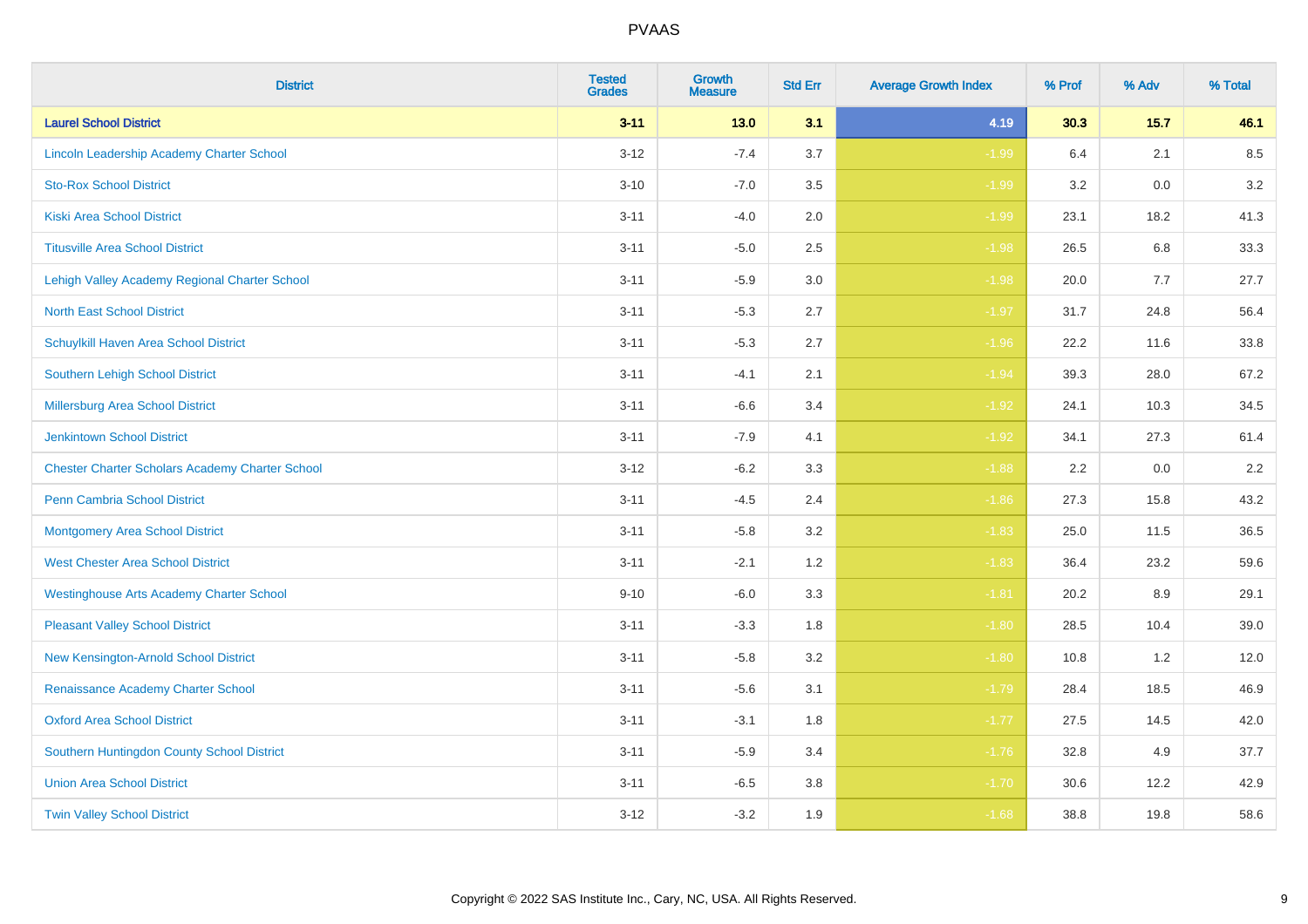| <b>District</b>                                   | <b>Tested</b><br><b>Grades</b> | <b>Growth</b><br><b>Measure</b> | <b>Std Err</b> | <b>Average Growth Index</b> | % Prof | % Adv  | % Total |
|---------------------------------------------------|--------------------------------|---------------------------------|----------------|-----------------------------|--------|--------|---------|
| <b>Laurel School District</b>                     | $3 - 11$                       | $13.0$                          | 3.1            | 4.19                        | 30.3   | $15.7$ | 46.1    |
| <b>Dauphin County Technical School</b>            | $9 - 11$                       | $-3.9$                          | 2.3            | $-1.67$                     | 18.3   | 11.1   | 29.3    |
| <b>Environmental Charter School At Frick Park</b> | $3-9$                          | $-6.2$                          | 3.7            | $-1.67$                     | 25.9   | 3.4    | 29.3    |
| <b>Woodland Hills School District</b>             | $3 - 12$                       | $-4.2$                          | 2.5            | $-1.66$                     | 10.1   | 1.4    | 11.5    |
| Hatboro-Horsham School District                   | $3 - 11$                       | $-2.7$                          | 1.6            | $-1.65$                     | 27.9   | 17.9   | 45.8    |
| <b>Steelton-Highspire School District</b>         | $3 - 11$                       | $-5.3$                          | 3.2            | $-1.65$                     | 13.9   | 0.0    | 13.9    |
| <b>Hollidaysburg Area School District</b>         | $3 - 11$                       | $-2.7$                          | 1.6            | $-1.64$                     | 32.6   | 15.2   | 47.8    |
| <b>Laurel Highlands School District</b>           | $3 - 11$                       | $-3.8$                          | 2.3            | $-1.63$                     | 20.9   | 14.6   | 35.4    |
| Insight PA Cyber Charter School                   | $3 - 11$                       | $-9.4$                          | 5.8            | $-1.62$                     | 25.6   | 4.6    | 30.2    |
| <b>Slippery Rock Area School District</b>         | $3 - 11$                       | $-3.8$                          | 2.5            | $-1.56$                     | 30.8   | 21.9   | 52.7    |
| <b>Charleroi School District</b>                  | $3 - 11$                       | $-4.3$                          | 2.7            | $-1.55$                     | 22.2   | 15.9   | 38.1    |
| <b>Shanksville-Stonycreek School District</b>     | $3 - 10$                       | $-8.6$                          | 5.5            | $-1.55$                     | 17.6   | 23.5   | 41.2    |
| <b>Conemaugh Valley School District</b>           | $3 - 12$                       | $-6.3$                          | 4.1            | $-1.54$                     | 23.7   | 5.1    | 28.8    |
| <b>Nazareth Area School District</b>              | $3 - 11$                       | $-2.5$                          | 1.7            | $-1.53$                     | 29.2   | 24.6   | 53.8    |
| <b>Ridgway Area School District</b>               | $3 - 11$                       | $-6.1$                          | 4.0            | $-1.53$                     | 42.2   | 15.6   | 57.8    |
| <b>Universal Audenried Charter School</b>         | $9 - 11$                       | $-3.8$                          | 2.5            | $-1.53$                     | 3.0    | 0.5    | 3.5     |
| <b>Towanda Area School District</b>               | $3 - 11$                       | $-4.0$                          | 2.6            | $-1.52$                     | 24.8   | 9.9    | 34.8    |
| <b>Crestwood School District</b>                  | $3 - 11$                       | $-3.4$                          | 2.2            | $-1.52$                     | 33.1   | 21.7   | 54.9    |
| <b>Troy Area School District</b>                  | $3 - 10$                       | $-4.7$                          | 3.2            | $-1.46$                     | 22.8   | 16.5   | 39.2    |
| Salisbury-Elk Lick School District                | $3 - 11$                       | $-8.4$                          | 5.8            | $-1.45$                     | 33.3   | 5.6    | 38.9    |
| <b>Greater Johnstown School District</b>          | $3 - 11$                       | $-3.5$                          | 2.4            | $-1.45$                     | 10.3   | 1.3    | 11.5    |
| <b>Rochester Area School District</b>             | $3 - 11$                       | $-5.7$                          | 3.9            | $-1.45$                     | 14.9   | 2.1    | 17.0    |
| <b>Middletown Area School District</b>            | $3 - 11$                       | $-3.4$                          | 2.4            | $-1.44$                     | 34.3   | 15.2   | 49.4    |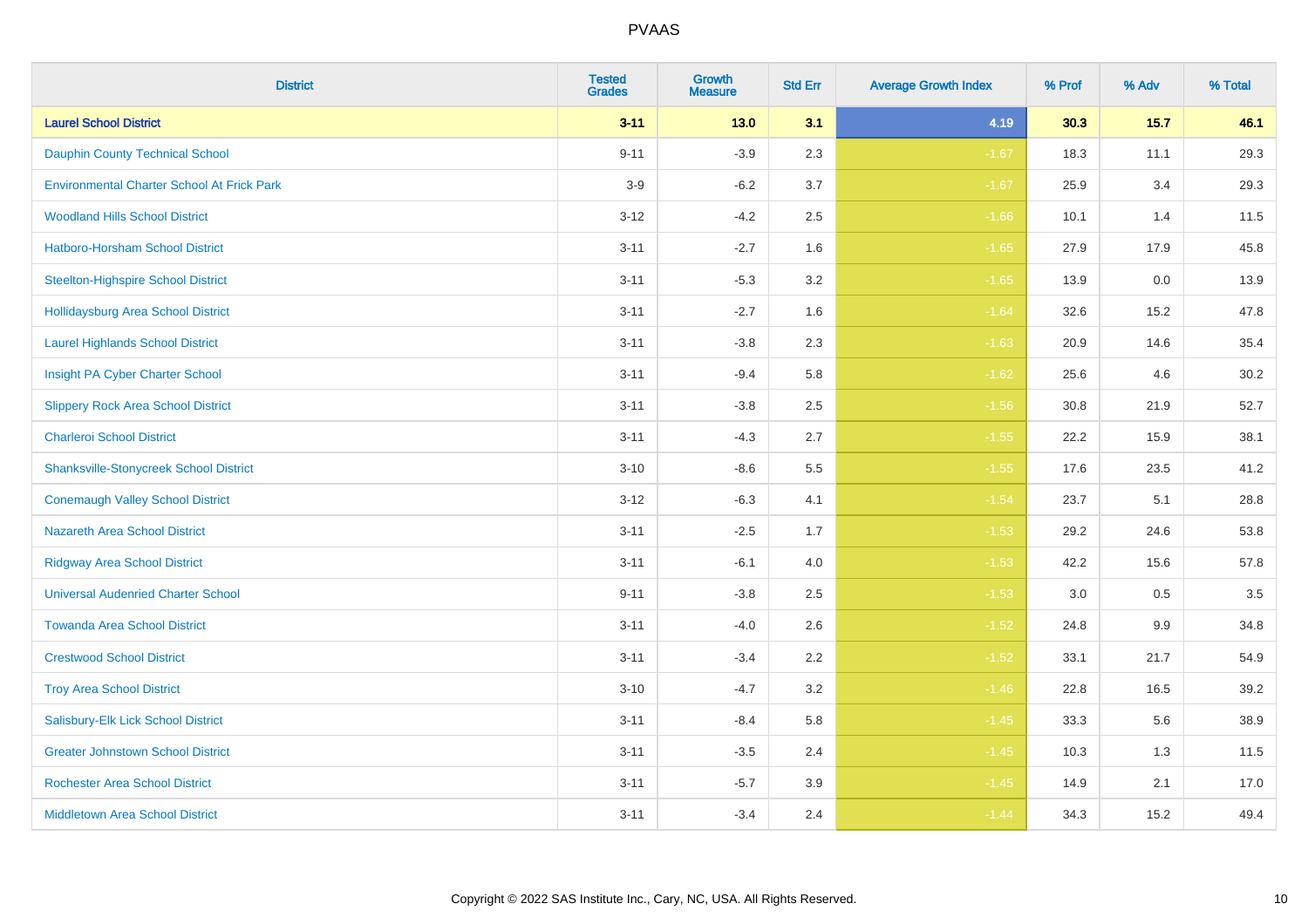| <b>District</b>                                 | <b>Tested</b><br><b>Grades</b> | Growth<br><b>Measure</b> | <b>Std Err</b> | <b>Average Growth Index</b> | % Prof | % Adv  | % Total |
|-------------------------------------------------|--------------------------------|--------------------------|----------------|-----------------------------|--------|--------|---------|
| <b>Laurel School District</b>                   | $3 - 11$                       | $13.0$                   | 3.1            | 4.19                        | 30.3   | $15.7$ | 46.1    |
| <b>Weatherly Area School District</b>           | $3 - 11$                       | $-5.8$                   | 4.0            | $-1.44$                     | 32.1   | 8.9    | 41.1    |
| <b>Franklin Area School District</b>            | $3 - 11$                       | $-3.7$                   | 2.6            | $-1.43$                     | 30.5   | 5.9    | 36.4    |
| <b>Chester-Upland School District</b>           | $3 - 11$                       | $-3.6$                   | 2.6            | $-1.38$                     | 1.6    | 0.0    | 1.6     |
| <b>Dubois Area School District</b>              | $3 - 11$                       | $-2.8$                   | 2.0            | $-1.37$                     | 35.5   | 19.0   | 54.6    |
| <b>Northeast Bradford School District</b>       | $3 - 10$                       | $-5.0$                   | 3.7            | $-1.35$                     | 30.6   | 4.8    | 35.5    |
| <b>Rose Tree Media School District</b>          | $3 - 10$                       | $-2.8$                   | 2.1            | $-1.33$                     | 35.2   | 29.6   | 64.8    |
| <b>Southern Fulton School District</b>          | $3 - 11$                       | $-5.1$                   | 4.0            | $-1.29$                     | 21.7   | 13.0   | 34.8    |
| <b>Shenandoah Valley School District</b>        | $3 - 11$                       | $-4.5$                   | 3.5            | $-1.29$                     | 14.3   | 0.0    | 14.3    |
| <b>Bucks County Technical High School</b>       | $9 - 10$                       | $-2.9$                   | 2.2            | $-1.29$                     | 27.7   | 10.4   | 38.2    |
| <b>Keystone Education Center Charter School</b> | $3 - 12$                       | $-6.5$                   | 5.1            | $-1.28$                     | 0.0    | 0.0    | $0.0\,$ |
| <b>Springfield Township School District</b>     | $3 - 11$                       | $-3.9$                   | 3.1            | $-1.27$                     | 37.2   | 30.8   | 68.1    |
| <b>Propel Charter School-Homestead</b>          | $3 - 11$                       | $-5.0$                   | 3.9            | $-1.27$                     | 7.3    | 0.0    | 7.3     |
| <b>Millville Area School District</b>           | $3 - 12$                       | $-5.6$                   | 4.4            | $-1.26$                     | 31.4   | 11.4   | 42.9    |
| <b>Cornell School District</b>                  | $3 - 11$                       | $-5.5$                   | 4.6            | $-1.20$                     | 11.3   | 3.2    | 14.5    |
| <b>Susquehanna Community School District</b>    | $3 - 11$                       | $-4.5$                   | 3.8            | $-1.19$                     | 31.9   | 8.8    | 40.7    |
| <b>Shaler Area School District</b>              | $3 - 11$                       | $-2.1$                   | 1.8            | $-1.18$                     | 32.0   | 13.0   | 45.0    |
| <b>Beaver Area School District</b>              | $3 - 10$                       | $-3.0$                   | 2.5            | $-1.16$                     | 25.8   | 27.8   | 53.6    |
| Northwestern Lehigh School District             | $3 - 11$                       | $-2.4$                   | 2.1            | $-1.14$                     | 41.7   | 17.9   | 59.5    |
| Harmony Area School District                    | $3 - 10$                       | $-5.7$                   | 5.0            | $-1.13$                     | 33.3   | 0.0    | 33.3    |
| <b>Moshannon Valley School District</b>         | $3 - 10$                       | $-5.1$                   | 4.6            | $-1.12$                     | 25.0   | 12.5   | 37.5    |
| <b>Cameron County School District</b>           | $3 - 12$                       | $-5.0$                   | 4.4            | $-1.12$                     | 34.9   | 4.8    | 39.7    |
| <b>Mahanoy Area School District</b>             | $3 - 10$                       | $-3.4$                   | 3.1            | $-1.07$                     | 21.4   | 8.6    | 30.0    |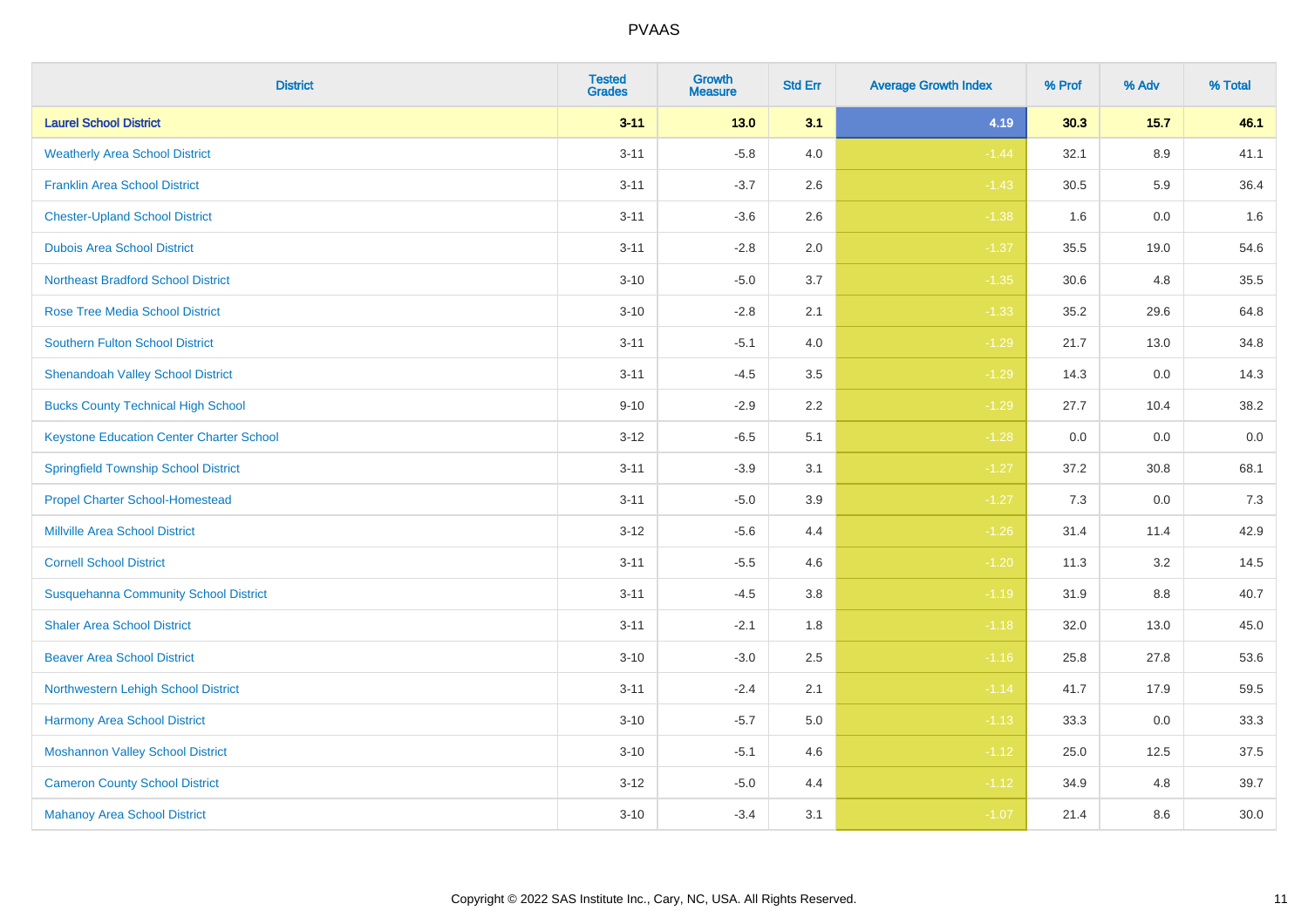| <b>District</b>                             | <b>Tested</b><br><b>Grades</b> | <b>Growth</b><br><b>Measure</b> | <b>Std Err</b> | <b>Average Growth Index</b> | % Prof | % Adv  | % Total |
|---------------------------------------------|--------------------------------|---------------------------------|----------------|-----------------------------|--------|--------|---------|
| <b>Laurel School District</b>               | $3 - 11$                       | $13.0$                          | 3.1            | 4.19                        | 30.3   | $15.7$ | 46.1    |
| <b>Shamokin Area School District</b>        | $3 - 11$                       | $-2.6$                          | 2.5            | $-1.06$                     | 19.6   | 9.8    | 29.3    |
| <b>Sugar Valley Rural Charter School</b>    | $3 - 11$                       | $-3.6$                          | 3.7            | $-0.98$                     | 10.3   | 0.0    | 10.3    |
| <b>Northwest Area School District</b>       | $3 - 10$                       | $-3.2$                          | 3.3            | $-0.97$                     | 30.4   | 13.0   | 43.5    |
| <b>KIPP Dubois Charter School</b>           | $9 - 10$                       | $-3.0$                          | 3.1            | $-0.95$                     | 10.0   | 0.0    | 10.0    |
| <b>Propel Charter School-Montour</b>        | $3 - 10$                       | $-3.4$                          | 3.6            | $-0.93$                     | 7.7    | 0.0    | 7.7     |
| <b>Wyomissing Area School District</b>      | $3 - 12$                       | $-2.4$                          | 2.6            | $-0.92$                     | 25.6   | 28.1   | 53.7    |
| <b>Conneaut School District</b>             | $3 - 12$                       | $-2.3$                          | 2.6            | $-0.91$                     | 27.4   | 9.7    | 37.1    |
| <b>Uniontown Area School District</b>       | $3 - 11$                       | $-2.8$                          | 3.1            | $-0.91$                     | 31.7   | 7.3    | 39.0    |
| <b>Mount Union Area School District</b>     | $3 - 10$                       | $-2.5$                          | $2.8\,$        | $-0.89$                     | 19.8   | 5.8    | 25.6    |
| <b>Reynolds School District</b>             | $3 - 10$                       | $-3.0$                          | 3.5            | $-0.87$                     | 27.3   | 9.1    | 36.4    |
| <b>Carbondale Area School District</b>      | $3 - 10$                       | $-2.8$                          | 3.2            | $-0.87$                     | 27.5   | 2.9    | 30.4    |
| <b>Minersville Area School District</b>     | $3 - 11$                       | $-2.9$                          | 3.4            | $-0.86$                     | 27.4   | 9.7    | 37.1    |
| <b>Northgate School District</b>            | $3 - 11$                       | $-3.0$                          | 3.4            | $-0.85$                     | 35.6   | 6.8    | 42.4    |
| Mastery Charter School - Shoemaker Campus   | $7 - 10$                       | $-2.3$                          | 2.8            | $-0.81$                     | 10.1   | 3.7    | 13.8    |
| Roberto Clemente Charter School             | $3 - 12$                       | $-3.3$                          | 4.1            | $-0.79$                     | 22.7   | 4.6    | 27.3    |
| <b>Bradford Area School District</b>        | $3 - 12$                       | $-1.8$                          | 2.3            | $-0.79$                     | 31.2   | 16.7   | 47.9    |
| Urban Pathways 6-12 Charter School          | $6 - 11$                       | $-4.1$                          | 5.7            | $-0.72$                     | 0.0    | 0.0    | $0.0\,$ |
| <b>Albert Gallatin Area School District</b> | $3 - 11$                       | $-1.7$                          | 2.3            | $-0.72$                     | 31.9   | 20.7   | 52.7    |
| <b>Valley Grove School District</b>         | $3 - 10$                       | $-4.0$                          | 5.5            | $-0.72$                     | 68.4   | 15.8   | 84.2    |
| <b>Norwin School District</b>               | $3 - 11$                       | $-1.1$                          | 1.6            | $-0.70$                     | 37.7   | 27.6   | 65.2    |
| <b>Tri-Valley School District</b>           | $3 - 10$                       | $-2.7$                          | 3.9            | $-0.69$                     | 31.0   | 9.5    | 40.5    |
| <b>Monessen City School District</b>        | $3 - 10$                       | $-3.9$                          | 5.6            | $-0.69$                     | 21.0   | 10.5   | 31.6    |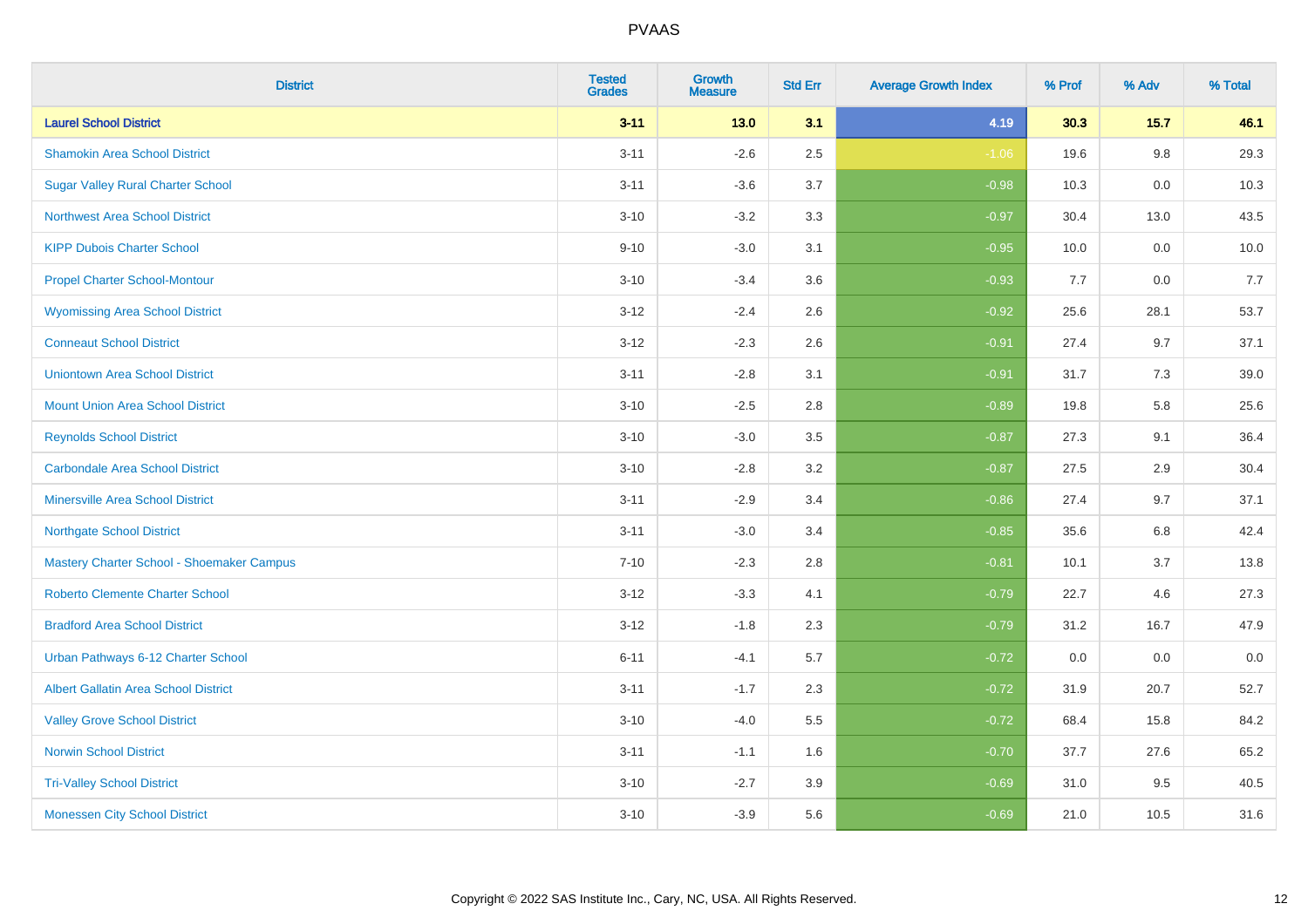| <b>District</b>                                         | <b>Tested</b><br><b>Grades</b> | <b>Growth</b><br><b>Measure</b> | <b>Std Err</b> | <b>Average Growth Index</b> | % Prof | % Adv  | % Total |
|---------------------------------------------------------|--------------------------------|---------------------------------|----------------|-----------------------------|--------|--------|---------|
| <b>Laurel School District</b>                           | $3 - 11$                       | $13.0$                          | 3.1            | 4.19                        | 30.3   | $15.7$ | 46.1    |
| Northern Bedford County School District                 | $3 - 11$                       | $-2.3$                          | 3.3            | $-0.69$                     | 26.2   | 16.9   | 43.1    |
| <b>New Brighton Area School District</b>                | $3 - 11$                       | $-2.1$                          | 3.2            | $-0.65$                     | 31.5   | 11.1   | 42.6    |
| Propel Charter School - Braddock Hills                  | $3 - 11$                       | $-2.1$                          | 3.3            | $-0.63$                     | 4.8    | 3.2    | 8.1     |
| <b>Lebanon School District</b>                          | $3 - 11$                       | $-1.2$                          | 1.9            | $-0.63$                     | 15.2   | 6.4    | 21.6    |
| <b>Carlynton School District</b>                        | $3 - 11$                       | $-2.0$                          | 3.2            | $-0.62$                     | 27.9   | 5.2    | 33.1    |
| <b>Bangor Area School District</b>                      | $3 - 12$                       | $-1.2$                          | 2.0            | $-0.60$                     | 25.8   | 12.7   | 38.5    |
| <b>Exeter Township School District</b>                  | $3 - 11$                       | $-1.0$                          | 1.7            | $-0.58$                     | 27.2   | 15.6   | 42.8    |
| <b>South Eastern School District</b>                    | $3 - 11$                       | $-1.0$                          | 1.8            | $-0.55$                     | 36.4   | 17.1   | 53.5    |
| <b>Highlands School District</b>                        | $3 - 11$                       | $-1.3$                          | 2.3            | $-0.55$                     | 32.6   | 10.5   | 43.0    |
| <b>Penns Manor Area School District</b>                 | $3 - 12$                       | $-1.9$                          | 3.5            | $-0.55$                     | 24.2   | 3.8    | 28.0    |
| Center For Student Learning Charter School At Pennsbury | $6 - 12$                       | $-3.3$                          | 6.0            | $-0.55$                     | 23.1   | 0.0    | 23.1    |
| <b>Susq-Cyber Charter School</b>                        | $9 - 11$                       | $-3.2$                          | 5.8            | $-0.54$                     | 23.8   | 4.8    | 28.6    |
| <b>Southeastern Greene School District</b>              | $3 - 10$                       | $-2.3$                          | 4.4            | $-0.53$                     | 29.0   | 9.7    | 38.7    |
| <b>Lakeview School District</b>                         | $3 - 11$                       | $-1.9$                          | 3.5            | $-0.53$                     | 41.5   | 12.3   | 53.8    |
| <b>York Academy Regional Charter School</b>             | $3 - 11$                       | $-2.3$                          | 4.4            | $-0.52$                     | 23.5   | 2.0    | 25.5    |
| <b>Allegheny Valley School District</b>                 | $3 - 11$                       | $-1.9$                          | 3.9            | $-0.48$                     | 31.8   | 11.4   | 43.2    |
| <b>Schuylkill Valley School District</b>                | $3 - 11$                       | $-1.0$                          | 2.2            | $-0.47$                     | 29.8   | 20.2   | 50.0    |
| <b>Chichester School District</b>                       | $3 - 11$                       | $-1.8$                          | 4.2            | $-0.44$                     | 40.0   | 14.0   | 54.0    |
| <b>Farrell Area School District</b>                     | $3 - 11$                       | $-1.9$                          | 4.2            | $-0.44$                     | 9.3    | 11.6   | 20.9    |
| <b>Burrell School District</b>                          | $3 - 11$                       | $-1.5$                          | 3.3            | $-0.44$                     | 27.8   | 17.7   | 45.6    |
| <b>Forest Area School District</b>                      | $3 - 11$                       | $-1.8$                          | 4.7            | $-0.37$                     | 18.9   | 15.1   | 34.0    |
| <b>Westmont Hilltop School District</b>                 | $3 - 11$                       | $-1.0$                          | 2.8            | $-0.36$                     | 33.3   | 14.7   | 48.0    |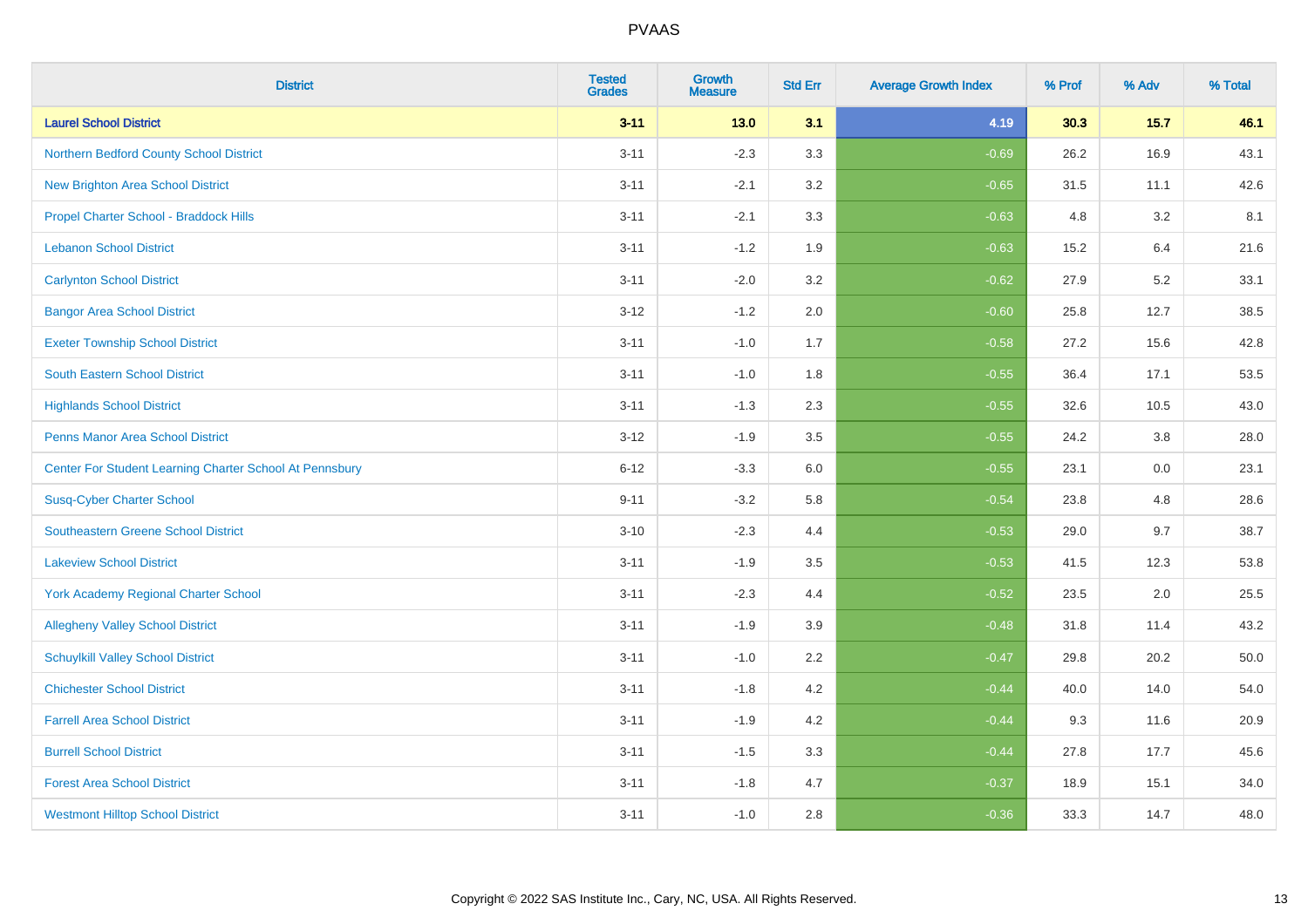| <b>District</b>                                   | <b>Tested</b><br><b>Grades</b> | <b>Growth</b><br><b>Measure</b> | <b>Std Err</b> | <b>Average Growth Index</b> | % Prof | % Adv  | % Total |
|---------------------------------------------------|--------------------------------|---------------------------------|----------------|-----------------------------|--------|--------|---------|
| <b>Laurel School District</b>                     | $3 - 11$                       | $13.0$                          | 3.1            | 4.19                        | 30.3   | $15.7$ | 46.1    |
| <b>Pine Grove Area School District</b>            | $3 - 11$                       | $-1.1$                          | 3.0            | $-0.36$                     | 29.5   | 14.3   | 43.8    |
| <b>Everett Area School District</b>               | $3 - 11$                       | $-1.1$                          | 3.1            | $-0.34$                     | 34.2   | 13.2   | 47.4    |
| <b>MaST Community Charter School</b>              | $3 - 10$                       | $-0.9$                          | 2.5            | $-0.34$                     | 25.0   | 21.6   | 46.6    |
| <b>Clearfield Area School District</b>            | $3 - 10$                       | $-1.3$                          | 3.7            | $-0.34$                     | 43.9   | 24.6   | 68.4    |
| <b>Palmerton Area School District</b>             | $3 - 11$                       | $-0.9$                          | 2.7            | $-0.34$                     | 34.3   | 14.3   | 48.6    |
| <b>Forest City Regional School District</b>       | $3 - 12$                       | $-1.2$                          | 3.6            | $-0.33$                     | 26.5   | 8.2    | 34.7    |
| <b>Clairton City School District</b>              | $3 - 11$                       | $-1.6$                          | $5.0\,$        | $-0.32$                     | 3.8    | 0.5    | 4.4     |
| <b>Columbia Borough School District</b>           | $3 - 12$                       | $-1.1$                          | 3.6            | $-0.31$                     | 17.2   | 1.7    | 19.0    |
| <b>Mastery Charter High School-Lenfest Campus</b> | $7 - 11$                       | $-1.8$                          | 5.8            | $-0.30$                     | 26.3   | 0.0    | 26.3    |
| <b>South Allegheny School District</b>            | $3 - 11$                       | $-0.9$                          | 3.1            | $-0.30$                     | 23.8   | 2.5    | 26.2    |
| Northern Lebanon School District                  | $3 - 11$                       | $-0.7$                          | 2.3            | $-0.29$                     | 18.8   | 6.8    | 25.6    |
| <b>Cranberry Area School District</b>             | $3 - 12$                       | $-0.9$                          | 3.1            | $-0.29$                     | 25.5   | 9.7    | 35.2    |
| <b>Ferndale Area School District</b>              | $3 - 10$                       | $-1.1$                          | 4.1            | $-0.27$                     | 21.0   | 7.9    | 29.0    |
| <b>Blacklick Valley School District</b>           | $3 - 11$                       | $-0.9$                          | 3.9            | $-0.23$                     | 7.7    | 7.7    | 15.4    |
| <b>Evergreen Community Charter School</b>         | $6 - 11$                       | $-1.1$                          | 4.7            | $-0.23$                     | 34.6   | 26.9   | 61.5    |
| <b>Claysburg-Kimmel School District</b>           | $3 - 11$                       | $-1.2$                          | 5.2            | $-0.22$                     | 5.0    | 0.0    | $5.0$   |
| <b>Fort Cherry School District</b>                | $3 - 10$                       | $-0.7$                          | 3.1            | $-0.21$                     | 30.6   | 14.1   | 44.7    |
| Jeannette City School District                    | $3 - 11$                       | $-0.7$                          | 3.4            | $-0.20$                     | 26.8   | 4.1    | 30.9    |
| South Side Area School District                   | $3 - 11$                       | $-0.6$                          | 3.1            | $-0.19$                     | 24.0   | 28.0   | 52.0    |
| <b>Central Greene School District</b>             | $3 - 11$                       | $-0.4$                          | 2.5            | $-0.15$                     | 27.8   | 14.8   | 42.6    |
| <b>Greencastle-Antrim School District</b>         | $3 - 11$                       | $-0.3$                          | 2.0            | $-0.14$                     | 30.9   | 22.2   | 53.1    |
| <b>Portage Area School District</b>               | $3 - 10$                       | $-0.5$                          | 3.3            | $-0.14$                     | 27.0   | 20.6   | 47.6    |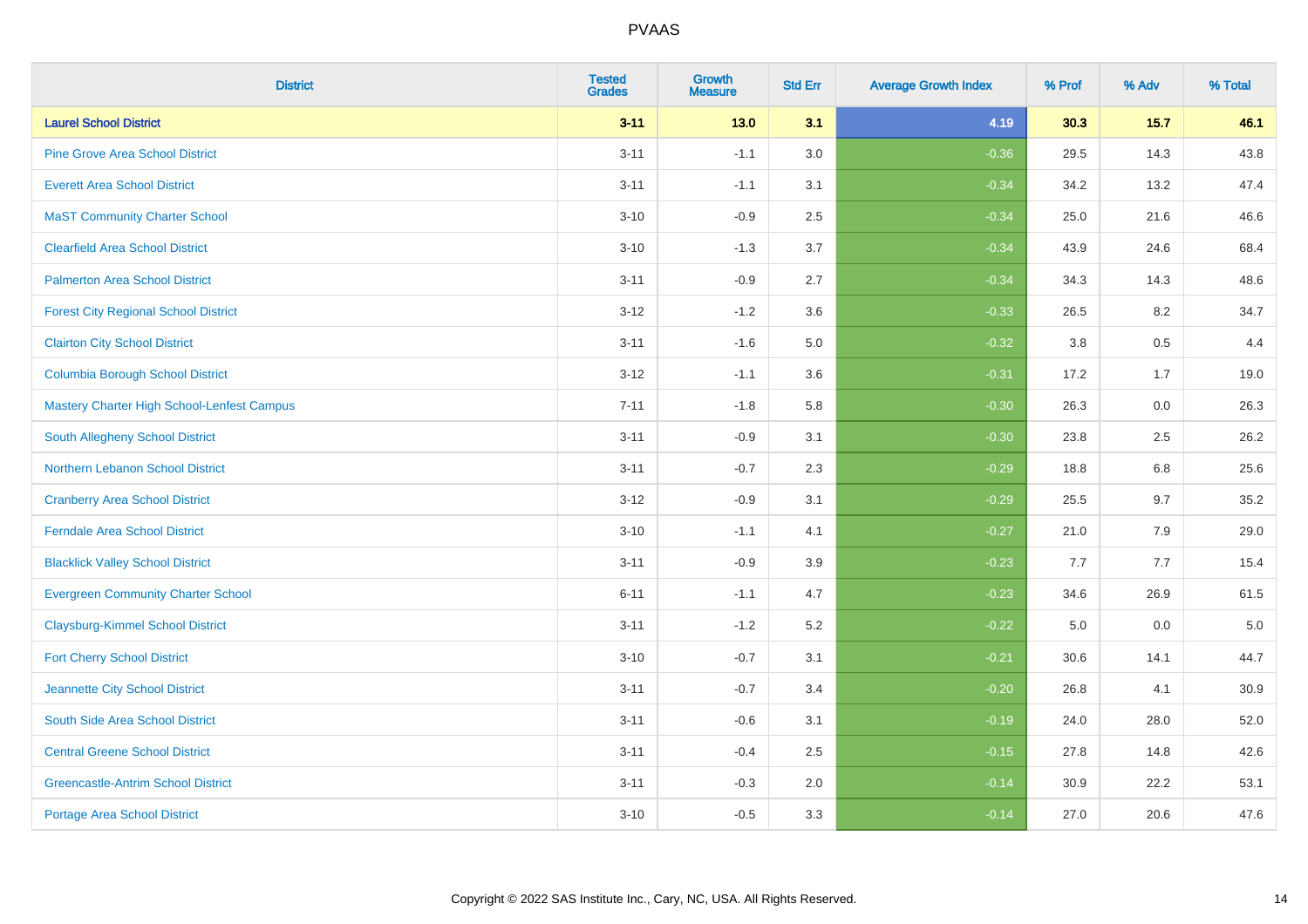| <b>District</b>                                  | <b>Tested</b><br><b>Grades</b> | <b>Growth</b><br><b>Measure</b> | <b>Std Err</b> | <b>Average Growth Index</b> | % Prof | % Adv   | % Total |
|--------------------------------------------------|--------------------------------|---------------------------------|----------------|-----------------------------|--------|---------|---------|
| <b>Laurel School District</b>                    | $3 - 11$                       | $13.0$                          | 3.1            | 4.19                        | 30.3   | 15.7    | 46.1    |
| <b>Otto-Eldred School District</b>               | $3 - 11$                       | $-0.5$                          | 3.5            | $-0.13$                     | 35.8   | 10.5    | 46.3    |
| <b>Fairfield Area School District</b>            | $3 - 11$                       | $-0.5$                          | 3.6            | $-0.13$                     | 43.9   | 6.1     | 50.0    |
| <b>Wilson Area School District</b>               | $3 - 11$                       | $-0.3$                          | 2.4            | $-0.12$                     | 35.4   | 14.6    | 50.0    |
| <b>Harrisburg City School District</b>           | $3 - 11$                       | $-0.2$                          | 2.0            | $-0.11$                     | 6.0    | 2.0     | 8.0     |
| <b>Brockway Area School District</b>             | $3 - 11$                       | $-0.4$                          | 3.5            | $-0.11$                     | 41.2   | 13.8    | 55.0    |
| Lehigh Career & Technical Institute              | $10 - 12$                      | $-0.7$                          | 6.3            | $-0.11$                     | 36.4   | 4.6     | 40.9    |
| <b>Freeport Area School District</b>             | $3 - 10$                       | $-0.2$                          | 2.1            | $-0.10$                     | 37.4   | 29.8    | 67.2    |
| <b>Northern Cambria School District</b>          | $3 - 11$                       | $-0.3$                          | 3.4            | $-0.09$                     | 26.5   | 1.2     | 27.7    |
| <b>Warren County School District</b>             | $3 - 11$                       | $-0.1$                          | 1.6            | $-0.06$                     | 26.7   | 9.7     | 36.4    |
| Southern Tioga School District                   | $3 - 11$                       | $-0.1$                          | 2.8            | $-0.03$                     | 26.3   | 10.3    | 36.6    |
| <b>Penn Hills School District</b>                | $3 - 11$                       | 0.0                             | 2.4            | 0.02                        | 18.4   | 7.1     | 25.6    |
| Community Academy Of Philadelphia Charter School | $3 - 11$                       | 0.1                             | 2.6            | 0.06                        | 9.7    | $2.6\,$ | 12.4    |
| Altoona Area School District                     | $3 - 12$                       | 0.1                             | 1.5            | 0.07                        | 29.0   | 13.8    | 42.8    |
| <b>Central Columbia School District</b>          | $3 - 12$                       | 0.3                             | 2.3            | 0.12                        | 25.4   | 37.6    | 63.0    |
| <b>Garnet Valley School District</b>             | $3 - 10$                       | 0.2                             | 1.7            | 0.13                        | 34.9   | 26.4    | 61.3    |
| <b>Tidioute Community Charter School</b>         | $3 - 11$                       | 0.8                             | 4.4            | 0.19                        | 18.1   | 6.9     | 25.0    |
| <b>Tulpehocken Area School District</b>          | $3 - 12$                       | 1.0                             | 4.9            | 0.20                        | 11.5   | 23.1    | 34.6    |
| <b>Ridley School District</b>                    | $3 - 12$                       | 0.3                             | 1.6            | 0.21                        | 32.0   | 10.7    | 42.6    |
| Hamburg Area School District                     | $3 - 11$                       | 0.6                             | 2.4            | 0.25                        | 28.0   | 15.5    | 43.6    |
| <b>Shippensburg Area School District</b>         | $3 - 11$                       | 0.5                             | 1.8            | 0.26                        | 23.5   | 22.8    | 46.3    |
| <b>Jersey Shore Area School District</b>         | $3 - 11$                       | 0.7                             | 2.5            | 0.27                        | 39.3   | 13.6    | 52.9    |
| <b>Marion Center Area School District</b>        | $3 - 10$                       | 0.8                             | 2.9            | 0.27                        | 23.3   | 11.1    | 34.4    |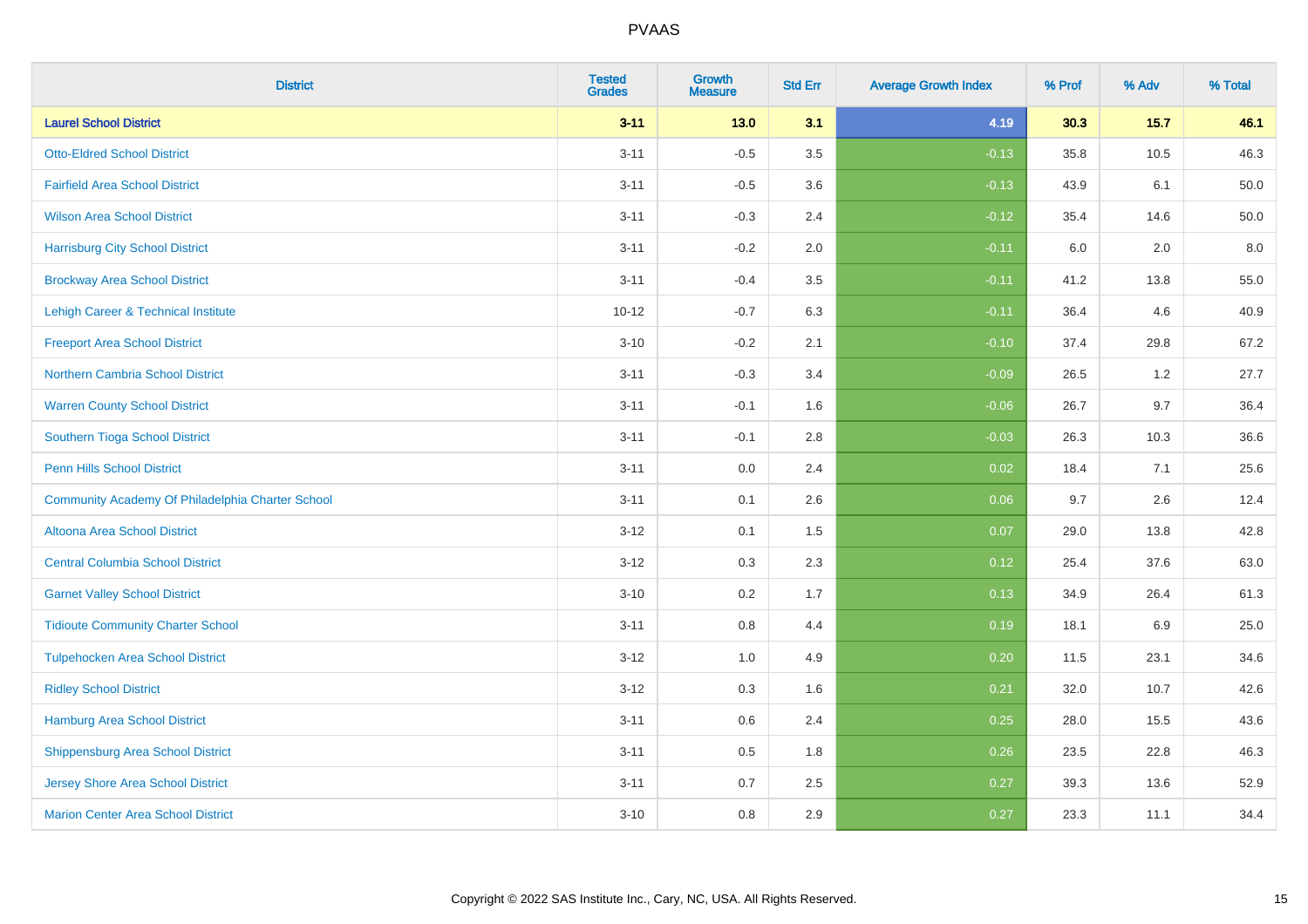| <b>District</b>                                    | <b>Tested</b><br><b>Grades</b> | <b>Growth</b><br><b>Measure</b> | <b>Std Err</b> | <b>Average Growth Index</b> | % Prof | % Adv  | % Total |
|----------------------------------------------------|--------------------------------|---------------------------------|----------------|-----------------------------|--------|--------|---------|
| <b>Laurel School District</b>                      | $3 - 11$                       | $13.0$                          | 3.1            | 4.19                        | 30.3   | $15.7$ | 46.1    |
| <b>Tech Freire Charter School</b>                  | $9 - 11$                       | 0.7                             | 2.5            | 0.27                        | 3.6    | 0.0    | 3.6     |
| <b>New Foundations Charter School</b>              | $3 - 11$                       | 0.6                             | 2.2            | 0.29                        | 22.4   | 4.0    | 26.4    |
| South Williamsport Area School District            | $3 - 10$                       | $0.9\,$                         | 3.1            | 0.31                        | 38.4   | 11.6   | 50.0    |
| <b>Hopewell Area School District</b>               | $3 - 11$                       | 0.8                             | 2.6            | 0.31                        | 34.5   | 12.4   | 46.9    |
| <b>Wilson School District</b>                      | $3 - 12$                       | $0.5\,$                         | 1.5            | 0.32                        | 30.4   | 25.5   | 55.9    |
| <b>Avella Area School District</b>                 | $3 - 12$                       | 1.6                             | 4.7            | 0.34                        | 34.8   | 7.2    | 42.0    |
| <b>North Star School District</b>                  | $3 - 11$                       | 1.1                             | 3.3            | 0.34                        | 26.2   | 20.0   | 46.2    |
| <b>Wattsburg Area School District</b>              | $3 - 11$                       | 1.0                             | 2.7            | 0.36                        | 20.4   | 12.4   | 32.7    |
| <b>Upper Adams School District</b>                 | $3 - 11$                       | $0.9\,$                         | 2.5            | 0.37                        | 33.0   | 17.0   | 50.0    |
| Pennsylvania Cyber Charter School                  | $3 - 11$                       | 0.6                             | 1.5            | 0.37                        | 20.8   | 8.1    | 28.9    |
| <b>Reach Cyber Charter School</b>                  | $3 - 11$                       | 1.4                             | 3.6            | 0.40                        | 32.9   | 15.2   | 48.1    |
| <b>Austin Area School District</b>                 | $3 - 11$                       | 2.6                             | 6.0            | 0.43                        | 25.0   | 18.8   | 43.8    |
| <b>Brentwood Borough School District</b>           | $3 - 11$                       | 1.3                             | 3.0            | 0.44                        | 20.2   | 16.0   | 36.2    |
| <b>MaST Community Charter School II</b>            | $3 - 10$                       | 1.4                             | 3.0            | 0.45                        | 16.1   | 4.6    | 20.7    |
| Philadelphia Electrical & Tech Charter High School | $10 - 10$                      | 1.2                             | 2.6            | 0.45                        | 0.9    | 0.0    | 0.9     |
| <b>Annville-Cleona School District</b>             | $3 - 12$                       | 1.1                             | 2.4            | 0.45                        | 34.8   | 13.6   | 48.5    |
| Daniel Boone Area School District                  | $3 - 12$                       | 0.9                             | 1.9            | 0.46                        | 28.9   | 22.0   | 51.0    |
| <b>Juniata Valley School District</b>              | $3 - 11$                       | 1.6                             | 3.2            | 0.51                        | 23.1   | 9.4    | 32.5    |
| Shenango Area School District                      | $3 - 11$                       | 1.7                             | 3.2            | 0.52                        | 41.4   | 13.8   | 55.3    |
| <b>Seneca Valley School District</b>               | $3 - 11$                       | $0.8\,$                         | 1.4            | 0.54                        | 40.6   | 25.2   | 65.8    |
| <b>Oley Valley School District</b>                 | $3 - 11$                       | 1.4                             | 2.4            | 0.56                        | 37.4   | 23.9   | 61.4    |
| <b>Upper Moreland Township School District</b>     | $3 - 11$                       | 1.1                             | 2.0            | 0.56                        | 24.8   | 26.6   | 51.3    |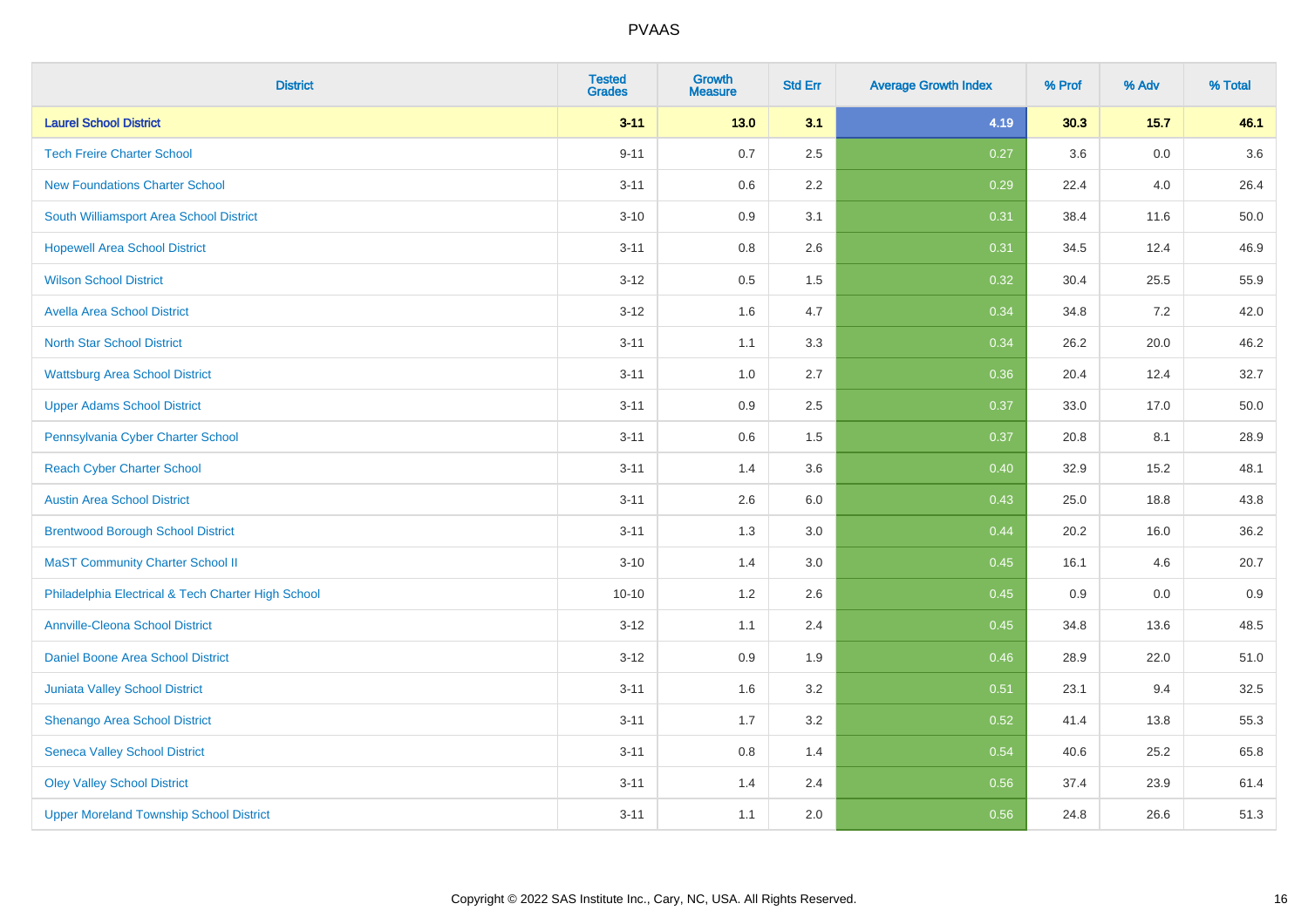| <b>District</b>                             | <b>Tested</b><br><b>Grades</b> | <b>Growth</b><br><b>Measure</b> | <b>Std Err</b> | <b>Average Growth Index</b> | % Prof | % Adv   | % Total |
|---------------------------------------------|--------------------------------|---------------------------------|----------------|-----------------------------|--------|---------|---------|
| <b>Laurel School District</b>               | $3 - 11$                       | $13.0$                          | 3.1            | 4.19                        | 30.3   | $15.7$  | 46.1    |
| <b>Abington School District</b>             | $3 - 10$                       | 0.9                             | 1.6            | 0.57                        | 29.7   | 28.7    | 58.4    |
| <b>Sullivan County School District</b>      | $3 - 10$                       | 2.5                             | 4.3            | 0.58                        | 43.6   | 7.7     | 51.3    |
| <b>Bethlehem-Center School District</b>     | $3 - 10$                       | 2.1                             | 3.5            | 0.59                        | 32.3   | 4.6     | 36.9    |
| <b>Bensalem Township School District</b>    | $3 - 11$                       | 1.0                             | 1.6            | 0.63                        | 24.3   | 10.7    | 34.9    |
| <b>Belmont Charter School</b>               | $3 - 10$                       | 2.2                             | 3.4            | 0.64                        | 5.3    | 1.8     | 7.0     |
| Mastery Charter School - Pickett Campus     | $6 - 10$                       | 2.7                             | 4.2            | 0.65                        | 20.6   | 0.0     | 20.6    |
| <b>Union School District</b>                | $3 - 12$                       | 2.5                             | 3.7            | 0.69                        | 17.9   | 10.4    | 28.4    |
| <b>Springfield School District</b>          | $3 - 11$                       | 1.2                             | 1.7            | 0.69                        | 31.8   | 25.2    | 56.9    |
| <b>Williams Valley School District</b>      | $3 - 11$                       | 2.6                             | 3.7            | 0.69                        | 17.0   | 5.1     | 22.0    |
| <b>Mercer Area School District</b>          | $3 - 11$                       | 2.2                             | 3.1            | 0.70                        | 24.4   | 11.8    | 36.2    |
| <b>Forest Hills School District</b>         | $3 - 11$                       | 1.8                             | 2.5            | 0.71                        | 28.8   | 10.3    | 39.1    |
| <b>Tunkhannock Area School District</b>     | $3 - 11$                       | 1.4                             | 2.0            | 0.71                        | 29.8   | 18.1    | 47.9    |
| <b>School Lane Charter School</b>           | $3 - 11$                       | 2.6                             | 3.6            | 0.72                        | 23.1   | 18.7    | 41.8    |
| <b>Lewisburg Area School District</b>       | $3 - 11$                       | 1.7                             | 2.4            | 0.72                        | 35.9   | 35.9    | 71.8    |
| Penn-Delco School District                  | $3 - 11$                       | 1.3                             | 1.8            | 0.75                        | 26.5   | 12.6    | 39.1    |
| <b>North Clarion County School District</b> | $3 - 12$                       | 3.4                             | 4.1            | 0.83                        | 45.0   | 18.8    | 63.8    |
| <b>Moon Area School District</b>            | $3 - 11$                       | 1.5                             | 1.8            | 0.86                        | 34.5   | 25.5    | 60.0    |
| <b>Blackhawk School District</b>            | $3 - 11$                       | 2.0                             | 2.3            | 0.87                        | 34.6   | 20.7    | 55.3    |
| Aspira Bilingual Cyber Charter School       | $3 - 11$                       | 5.1                             | 5.8            | 0.87                        | 4.8    | 0.0     | 4.8     |
| Hope For Hyndman Charter School             | $3 - 11$                       | 5.1                             | 5.8            | 0.88                        | 14.3   | 7.1     | 21.4    |
| <b>Pottstown School District</b>            | $3 - 12$                       | 2.0                             | 2.2            | 0.88                        | 19.4   | $6.2\,$ | 25.6    |
| <b>Clarion Area School District</b>         | $3 - 11$                       | 3.2                             | 3.7            | 0.88                        | 31.7   | 13.3    | 45.0    |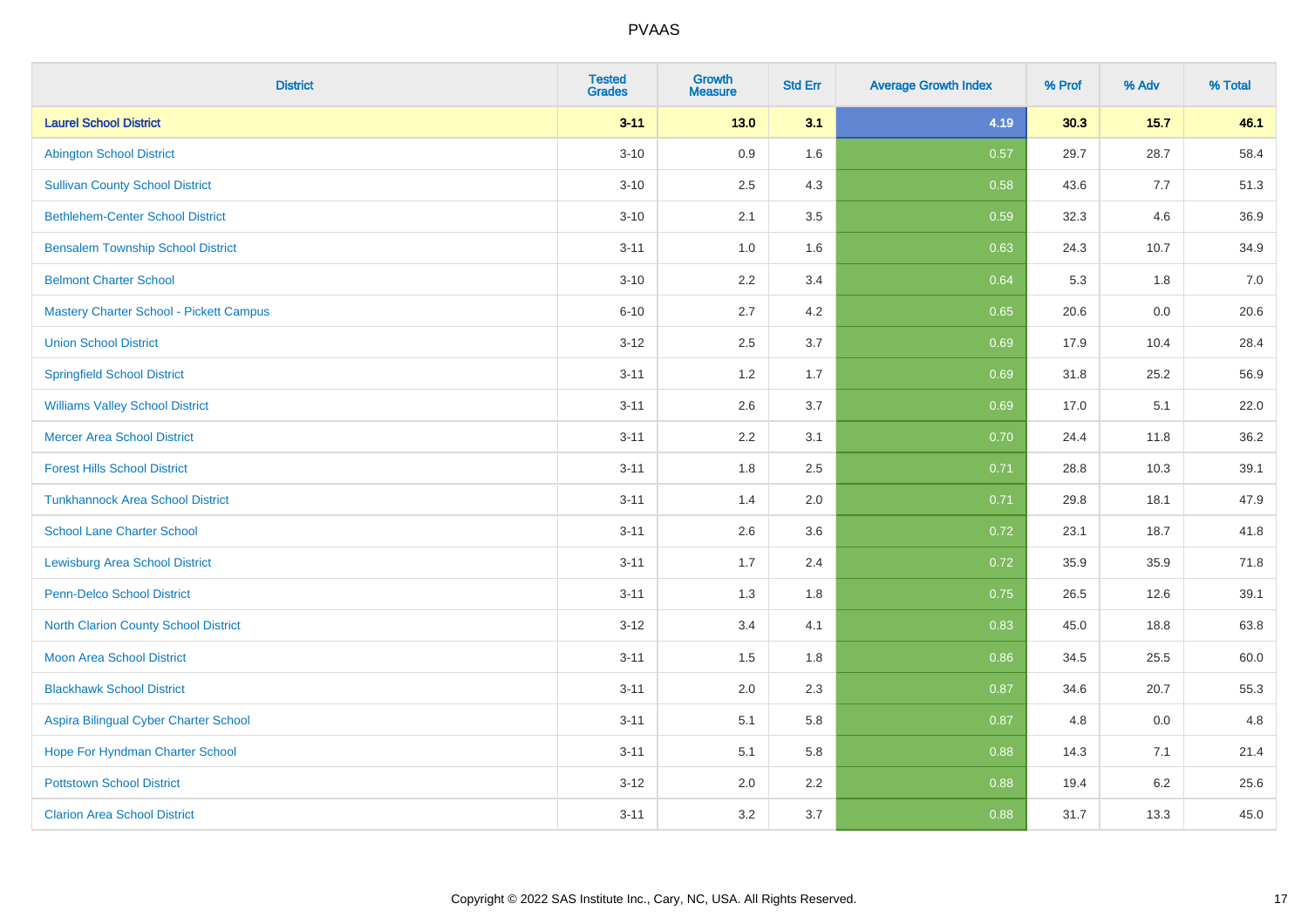| <b>District</b>                                 | <b>Tested</b><br><b>Grades</b> | <b>Growth</b><br><b>Measure</b> | <b>Std Err</b> | <b>Average Growth Index</b> | % Prof  | % Adv  | % Total |
|-------------------------------------------------|--------------------------------|---------------------------------|----------------|-----------------------------|---------|--------|---------|
| <b>Laurel School District</b>                   | $3 - 11$                       | 13.0                            | 3.1            | 4.19                        | 30.3    | $15.7$ | 46.1    |
| <b>Eastern Lancaster County School District</b> | $3-12$                         | 2.9                             | 3.2            | 0.91                        | 35.2    | 36.4   | 71.6    |
| <b>Centennial School District</b>               | $3 - 10$                       | 1.5                             | 1.5            | 0.98                        | 23.6    | 12.4   | 36.0    |
| West Jefferson Hills School District            | $3 - 11$                       | 1.9                             | 1.9            | 0.99                        | 34.8    | 27.3   | 62.1    |
| <b>Galeton Area School District</b>             | $3 - 11$                       | 5.4                             | 5.4            | 1.01                        | 33.3    | 22.2   | 55.6    |
| Esperanza Academy Charter School                | $4 - 11$                       | 2.1                             | 2.1            | $1.01$                      | 14.2    | 3.6    | 17.8    |
| <b>Brownsville Area School District</b>         | $3 - 12$                       | 3.9                             | 3.8            | 1.04                        | 22.0    | 8.5    | 30.5    |
| <b>Sharpsville Area School District</b>         | $3 - 11$                       | $3.8\,$                         | 3.7            | 1.04                        | 41.1    | 23.2   | 64.3    |
| <b>Bermudian Springs School District</b>        | $3 - 11$                       | 2.5                             | 2.4            | 1.05                        | 31.8    | 23.5   | 55.3    |
| <b>Haverford Township School District</b>       | $3 - 11$                       | 1.4                             | 1.4            | 1.05                        | 36.7    | 26.3   | 63.0    |
| <b>Athens Area School District</b>              | $3 - 11$                       | 2.6                             | 2.3            | 1.11                        | 34.9    | 12.3   | 47.3    |
| <b>Southeast Delco School District</b>          | $3 - 10$                       | 3.9                             | 3.5            | 1.12                        | 18.6    | 3.4    | 22.0    |
| <b>Esperanza Cyber Charter School</b>           | $3 - 11$                       | 7.1                             | 6.1            | 1.15                        | $8.8\,$ | 2.9    | 11.8    |
| People For People Charter School                | $3 - 12$                       | 6.4                             | 5.6            | 1.15                        | 2.4     | 0.0    | 2.4     |
| <b>Newport School District</b>                  | $3 - 12$                       | $3.8\,$                         | 3.3            | 1.17                        | 38.8    | 10.4   | 49.2    |
| <b>Solanco School District</b>                  | $3 - 11$                       | 2.2                             | 1.8            | 1.18                        | 27.2    | 15.0   | 42.3    |
| <b>Upper Dublin School District</b>             | $3 - 12$                       | 2.1                             | 1.8            | $1.19$                      | 34.7    | 30.0   | 64.7    |
| <b>Bellwood-Antis School District</b>           | $3 - 10$                       | 3.5                             | 2.8            | 1.24                        | 40.9    | 19.4   | 60.2    |
| <b>Bloomsburg Area School District</b>          | $3 - 10$                       | 4.3                             | 3.4            | $1.26$                      | 36.5    | 20.6   | 57.1    |
| Johnsonburg Area School District                | $3 - 11$                       | $5.0\,$                         | 3.9            | 1.27                        | 35.5    | 11.8   | 47.4    |
| <b>Purchase Line School District</b>            | $3 - 12$                       | 4.3                             | 3.3            | 1.30                        | 32.3    | 9.0    | 41.4    |
| Pennsylvania Virtual Charter School             | $3 - 11$                       | 4.4                             | 3.4            | 1.31                        | 29.8    | 21.2   | 51.0    |
| <b>Ringgold School District</b>                 | $3 - 11$                       | 2.9                             | 2.2            | 1.32                        | 23.8    | 13.3   | 37.1    |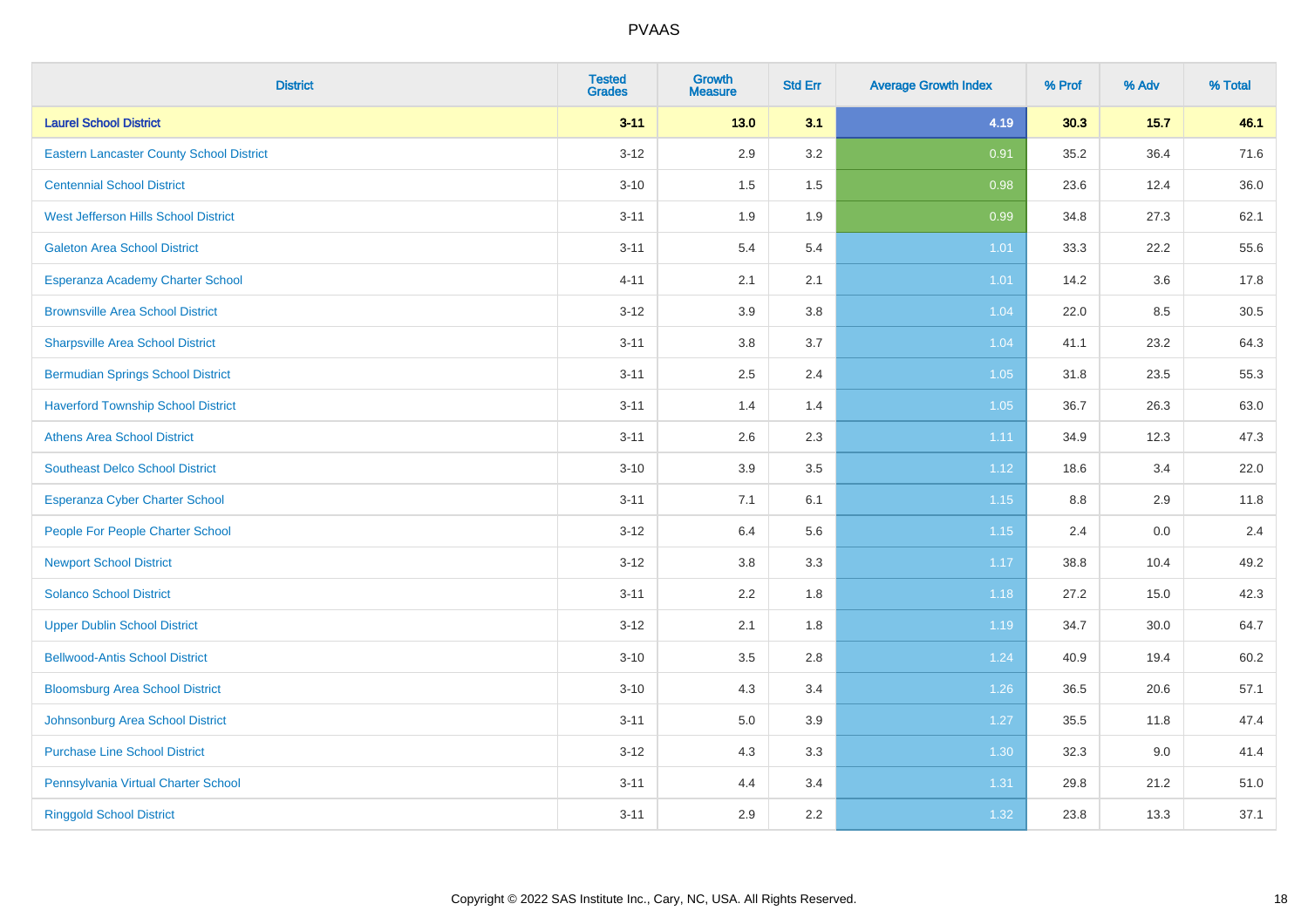| <b>District</b>                               | <b>Tested</b><br><b>Grades</b> | <b>Growth</b><br><b>Measure</b> | <b>Std Err</b> | <b>Average Growth Index</b> | % Prof | % Adv   | % Total |
|-----------------------------------------------|--------------------------------|---------------------------------|----------------|-----------------------------|--------|---------|---------|
| <b>Laurel School District</b>                 | $3 - 11$                       | $13.0$                          | 3.1            | 4.19                        | 30.3   | 15.7    | 46.1    |
| <b>Keystone School District</b>               | $3 - 11$                       | 7.8                             | 5.7            | 1.37                        | 35.0   | 45.0    | 80.0    |
| Philipsburg-Osceola Area School District      | $3 - 11$                       | 4.1                             | 3.0            | 1.37                        | 22.5   | 16.2    | 38.8    |
| <b>Chestnut Ridge School District</b>         | $3 - 12$                       | 4.0                             | 2.9            | 1.38                        | 33.2   | 11.0    | 44.2    |
| Conemaugh Township Area School District       | $3 - 12$                       | 4.8                             | 3.5            | 1.39                        | 30.9   | 27.8    | 58.8    |
| <b>Western Wayne School District</b>          | $3 - 11$                       | 3.6                             | 2.6            | 1.39                        | 30.8   | 16.2    | 47.0    |
| <b>Mastery Charter School - Thomas Campus</b> | $3 - 10$                       | 7.9                             | 5.7            | 1.39                        | 12.5   | $0.0\,$ | 12.5    |
| <b>Midd-West School District</b>              | $3 - 11$                       | 3.6                             | 2.6            | 1.42                        | 28.6   | 25.0    | 53.6    |
| <b>Conestoga Valley School District</b>       | $3 - 11$                       | 2.4                             | 1.7            | 1.43                        | 35.0   | 23.5    | 58.5    |
| Susquehanna Township School District          | $3 - 12$                       | $3.9\,$                         | 2.7            | $1.45$                      | 19.0   | 13.1    | 32.0    |
| <b>Northern Potter School District</b>        | $3 - 12$                       | 6.8                             | 4.6            | 1.48                        | 30.6   | 11.1    | 41.7    |
| <b>South Western School District</b>          | $3 - 12$                       | 2.5                             | 1.7            | 1.48                        | 36.2   | 19.7    | 55.9    |
| <b>Smethport Area School District</b>         | $3 - 12$                       | 5.8                             | 3.8            | 1.52                        | 24.6   | 20.0    | 44.6    |
| <b>Gateway School District</b>                | $3 - 11$                       | 3.1                             | 2.0            | 1.55                        | 35.7   | 18.5    | 54.2    |
| <b>Fort Leboeuf School District</b>           | $3 - 11$                       | $3.5\,$                         | 2.2            | 1.58                        | 32.0   | 16.8    | 48.8    |
| <b>Salisbury Township School District</b>     | $3 - 11$                       | 5.8                             | 3.6            | 1.62                        | 24.4   | 12.6    | 37.0    |
| <b>Halifax Area School District</b>           | $3 - 11$                       | 5.8                             | 3.5            | 1.64                        | 32.1   | 18.9    | 50.9    |
| Dr Robert Ketterer Charter School Inc         | $6 - 12$                       | 7.1                             | 4.3            | 1.66                        | 7.3    | 1.7     | 9.0     |
| <b>Waynesboro Area School District</b>        | $3 - 12$                       | 3.0                             | 1.8            | 1.67                        | 26.0   | 23.5    | 49.5    |
| <b>West Shore School District</b>             | $3 - 12$                       | 2.2                             | 1.3            | 1.68                        | 31.8   | 15.2    | 47.1    |
| <b>Penn-Trafford School District</b>          | $3 - 11$                       | 2.9                             | 1.8            | 1.68                        | 46.3   | 26.2    | 72.5    |
| <b>Port Allegany School District</b>          | $3 - 11$                       | 6.5                             | 3.7            | 1.74                        | 26.4   | 11.3    | 37.7    |
| <b>Multicultural Academy Charter School</b>   | $9 - 11$                       | 6.0                             | 3.4            | 1.77                        | 12.3   | 0.0     | 12.3    |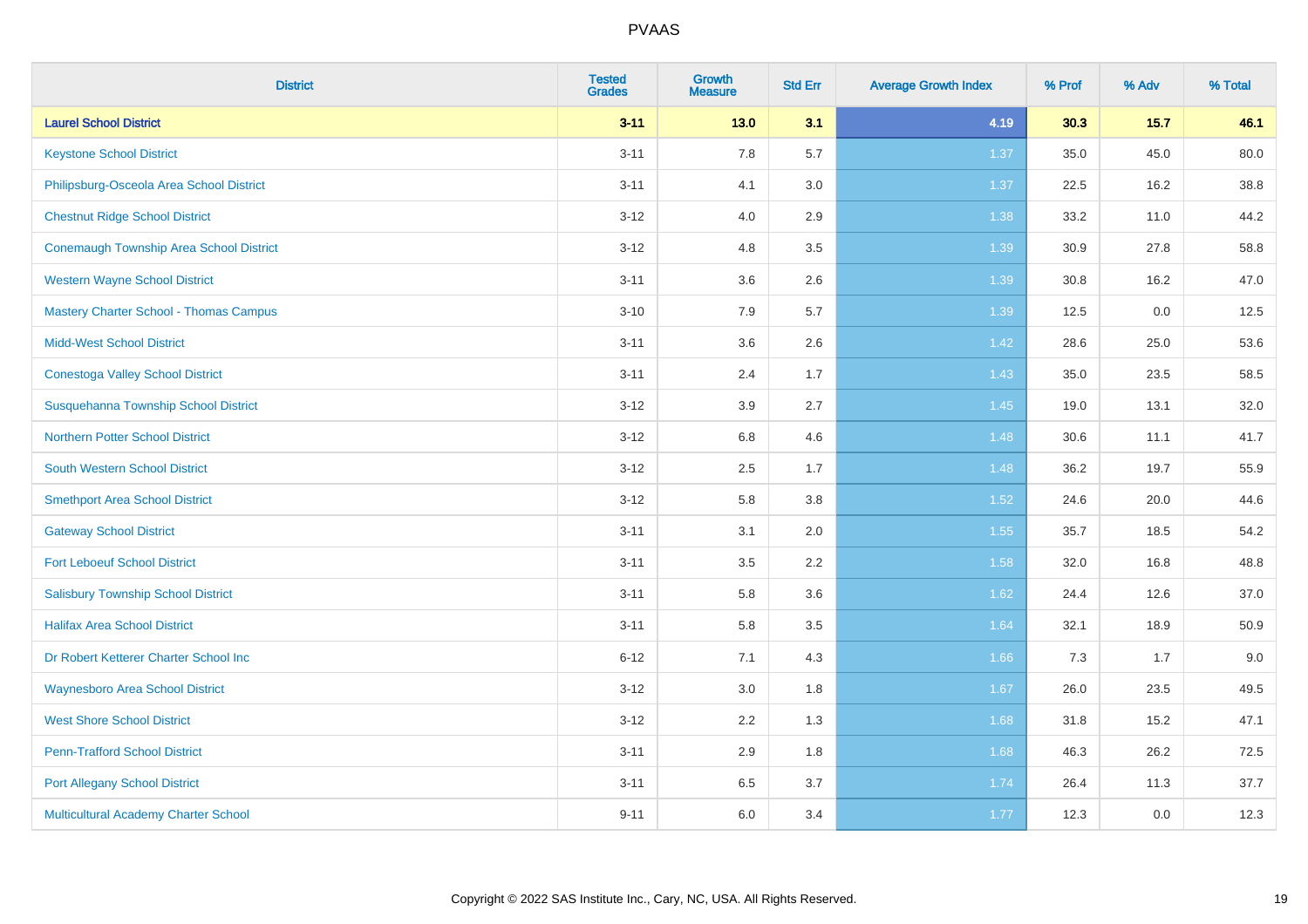| <b>District</b>                               | <b>Tested</b><br><b>Grades</b> | <b>Growth</b><br><b>Measure</b> | <b>Std Err</b> | <b>Average Growth Index</b> | % Prof | % Adv  | % Total |
|-----------------------------------------------|--------------------------------|---------------------------------|----------------|-----------------------------|--------|--------|---------|
| <b>Laurel School District</b>                 | $3 - 11$                       | $13.0$                          | 3.1            | 4.19                        | 30.3   | $15.7$ | 46.1    |
| <b>Wyalusing Area School District</b>         | $3 - 12$                       | 5.7                             | 3.2            | 1.78                        | 38.6   | 12.9   | 51.4    |
| Leechburg Area School District                | $3 - 11$                       | 7.0                             | 3.9            | 1.79                        | 37.7   | 4.9    | 42.6    |
| Mt Lebanon School District                    | $3 - 11$                       | 2.4                             | 1.3            | 1.79                        | 39.3   | 37.4   | 76.8    |
| <b>Sayre Area School District</b>             | $3 - 11$                       | 5.8                             | 3.2            | 1.81                        | 30.3   | 21.0   | 51.3    |
| <b>Perkiomen Valley School District</b>       | $3 - 11$                       | 2.7                             | 1.5            | 1.83                        | 35.0   | 25.3   | 60.3    |
| <b>Central Valley School District</b>         | $3 - 10$                       | 4.7                             | 2.6            | 1.83                        | 37.8   | 18.5   | 56.3    |
| <b>Eastern Lebanon County School District</b> | $3 - 11$                       | 4.0                             | 2.1            | 1.89                        | 23.5   | 11.5   | 35.0    |
| <b>United School District</b>                 | $3 - 11$                       | 6.3                             | 3.3            | 1.89                        | 38.8   | 16.3   | 55.0    |
| <b>Spring Grove Area School District</b>      | $3 - 11$                       | $3.9\,$                         | 2.0            | 1.90                        | 30.0   | 23.0   | 53.0    |
| <b>Oswayo Valley School District</b>          | $3 - 12$                       | 9.9                             | 5.1            | 1.93                        | 26.5   | 44.1   | 70.6    |
| <b>South Middleton School District</b>        | $3 - 11$                       | 4.4                             | 2.2            | 1.95                        | 31.1   | 16.4   | 47.5    |
| Pennsylvania Distance Learning Charter School | $3 - 12$                       | $6.8\,$                         | 3.4            | 1.99                        | 19.8   | 6.2    | 25.9    |
| <b>Benton Area School District</b>            | $3 - 10$                       | 8.1                             | 4.0            | 2.01                        | 35.7   | 28.6   | 64.3    |
| <b>Keystone Central School District</b>       | $3 - 11$                       | 3.6                             | 1.8            | 2.04                        | 27.1   | 14.6   | 41.8    |
| Northampton Area School District              | $3 - 11$                       | 3.2                             | 1.5            | 2.05                        | 29.8   | 17.9   | 47.7    |
| Northeastern York School District             | $3 - 11$                       | $3.8\,$                         | 1.8            | 2.11                        | 32.7   | 21.0   | 53.7    |
| <b>Muncy School District</b>                  | $3 - 11$                       | 6.9                             | 3.3            | 2.12                        | 37.6   | 18.8   | 56.4    |
| <b>Mckeesport Area School District</b>        | $3 - 12$                       | 4.6                             | 2.2            | 2.14                        | 21.1   | 4.4    | 25.5    |
| <b>Brookville Area School District</b>        | $3 - 11$                       | 6.8                             | 3.1            | 2.19                        | 46.1   | 14.6   | 60.7    |
| Mastery Charter School - Hardy Williams       | $3 - 11$                       | 6.6                             | 3.0            | 2.21                        | 24.7   | 1.2    | 25.9    |
| <b>Blue Ridge School District</b>             | $3 - 11$                       | 8.3                             | 3.7            | 2.24                        | 29.6   | 9.3    | 38.9    |
| <b>Wallingford-Swarthmore School District</b> | $3 - 10$                       | 5.0                             | 2.2            | 2.25                        | 33.3   | 37.1   | 70.4    |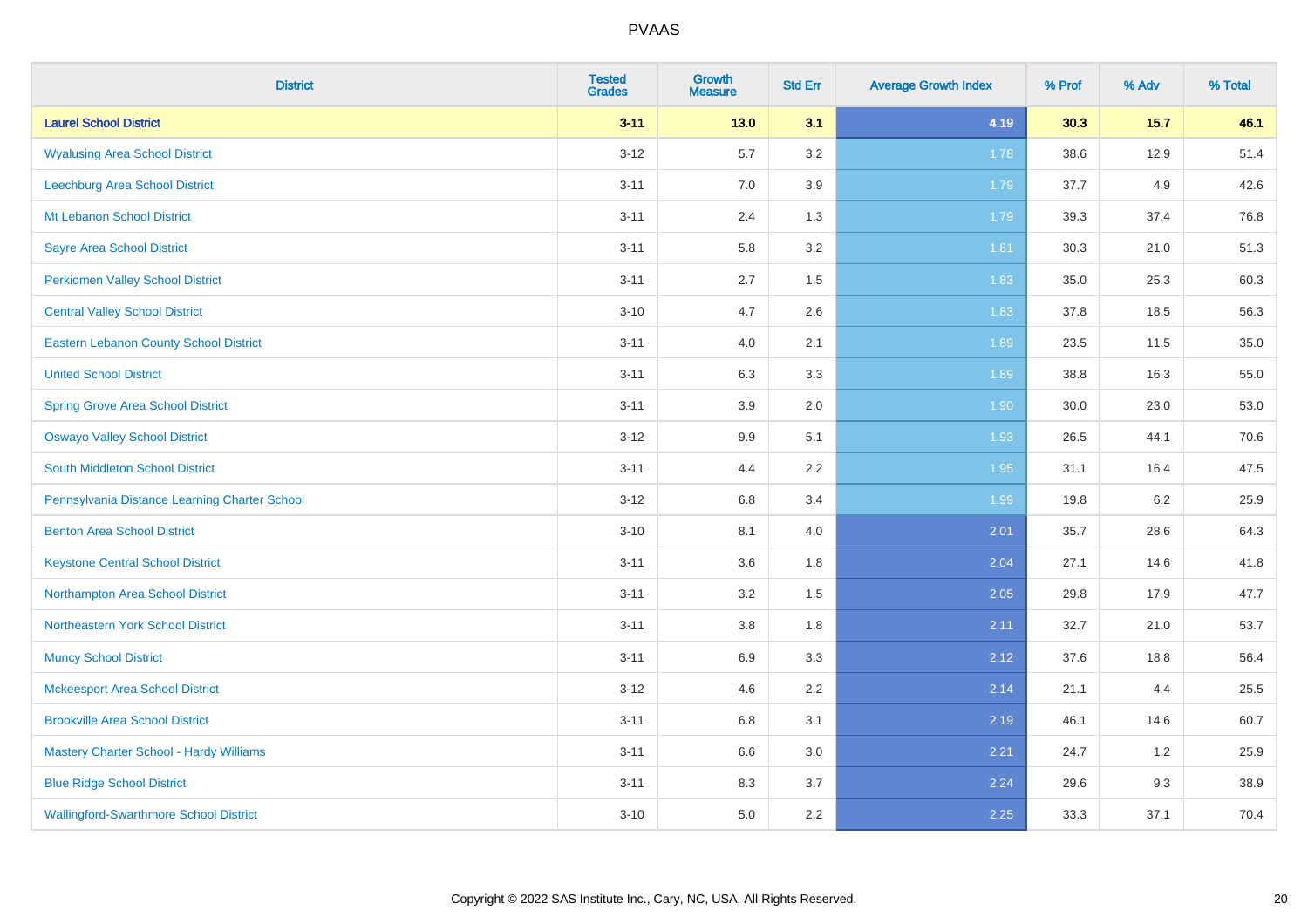| <b>District</b>                                    | <b>Tested</b><br><b>Grades</b> | <b>Growth</b><br><b>Measure</b> | <b>Std Err</b> | <b>Average Growth Index</b> | % Prof | % Adv  | % Total |
|----------------------------------------------------|--------------------------------|---------------------------------|----------------|-----------------------------|--------|--------|---------|
| <b>Laurel School District</b>                      | $3 - 11$                       | $13.0$                          | 3.1            | 4.19                        | 30.3   | $15.7$ | 46.1    |
| <b>Glendale School District</b>                    | $3 - 10$                       | 7.9                             | 3.5            | 2.25                        | 42.6   | 9.3    | 51.8    |
| East Pennsboro Area School District                | $3 - 11$                       | 4.8                             | 2.1            | 2.26                        | 36.8   | 16.9   | 53.7    |
| <b>Brandywine Heights Area School District</b>     | $3 - 11$                       | 5.8                             | 2.6            | 2.27                        | 27.7   | 28.6   | 56.2    |
| Huntingdon Area School District                    | $3 - 11$                       | 5.8                             | 2.6            | 2.28                        | 27.8   | 17.4   | 45.2    |
| <b>Red Lion Area School District</b>               | $3 - 11$                       | 4.5                             | 1.9            | 2.31                        | 32.3   | 21.5   | 53.8    |
| <b>Bentworth School District</b>                   | $3 - 11$                       | $7.0\,$                         | 3.0            | 2.36                        | 26.6   | 17.0   | 43.6    |
| <b>Northern Lehigh School District</b>             | $3 - 12$                       | 6.1                             | 2.5            | 2.42                        | 21.4   | 18.0   | 39.3    |
| <b>Homer-Center School District</b>                | $3 - 11$                       | 8.8                             | 3.5            | 2.53                        | 38.0   | 17.7   | 55.8    |
| Northern Tioga School District                     | $3 - 12$                       | $6.8\,$                         | 2.6            | 2.64                        | 25.0   | 16.9   | 41.9    |
| <b>Palisades School District</b>                   | $3 - 11$                       | 7.7                             | 2.9            | 2.66                        | 27.8   | 20.3   | 48.1    |
| <b>Commonwealth Charter Academy Charter School</b> | $3 - 10$                       | 4.2                             | 1.6            | 2.68                        | 27.0   | 15.6   | 42.5    |
| <b>Bedford Area School District</b>                | $3 - 11$                       | 6.4                             | 2.4            | 2.68                        | 31.0   | 20.6   | 51.6    |
| Saint Marys Area School District                   | $3 - 11$                       | 6.0                             | 2.2            | 2.69                        | 35.4   | 18.3   | 53.7    |
| <b>Crawford Central School District</b>            | $3 - 11$                       | 5.7                             | 2.1            | 2.71                        | 26.4   | 15.8   | 42.1    |
| <b>Tamaqua Area School District</b>                | $3 - 12$                       | 6.5                             | 2.4            | 2.72                        | 34.3   | 17.5   | 51.8    |
| <b>Donegal School District</b>                     | $3 - 12$                       | 5.9                             | 2.2            | 2.72                        | 34.1   | 23.1   | 57.2    |
| <b>Great Valley School District</b>                | $3 - 11$                       | 5.4                             | 2.0            | 2.77                        | 33.8   | 33.5   | 67.3    |
| South Butler County School District                | $3 - 10$                       | 6.3                             | 2.2            | 2.80                        | 37.8   | 19.2   | 57.0    |
| <b>Canton Area School District</b>                 | $3 - 11$                       | 8.4                             | 2.9            | 2.92                        | 13.8   | 23.0   | 36.8    |
| <b>Bald Eagle Area School District</b>             | $3 - 11$                       | 7.6                             | 2.5            | 3.00                        | 31.6   | 15.6   | 47.3    |
| <b>Line Mountain School District</b>               | $3 - 11$                       | 11.7                            | 3.9            | 3.01                        | 40.4   | 42.3   | 82.7    |
| <b>Lower Dauphin School District</b>               | $3 - 11$                       | 5.3                             | 1.8            | 3.03                        | 30.6   | 26.8   | 57.5    |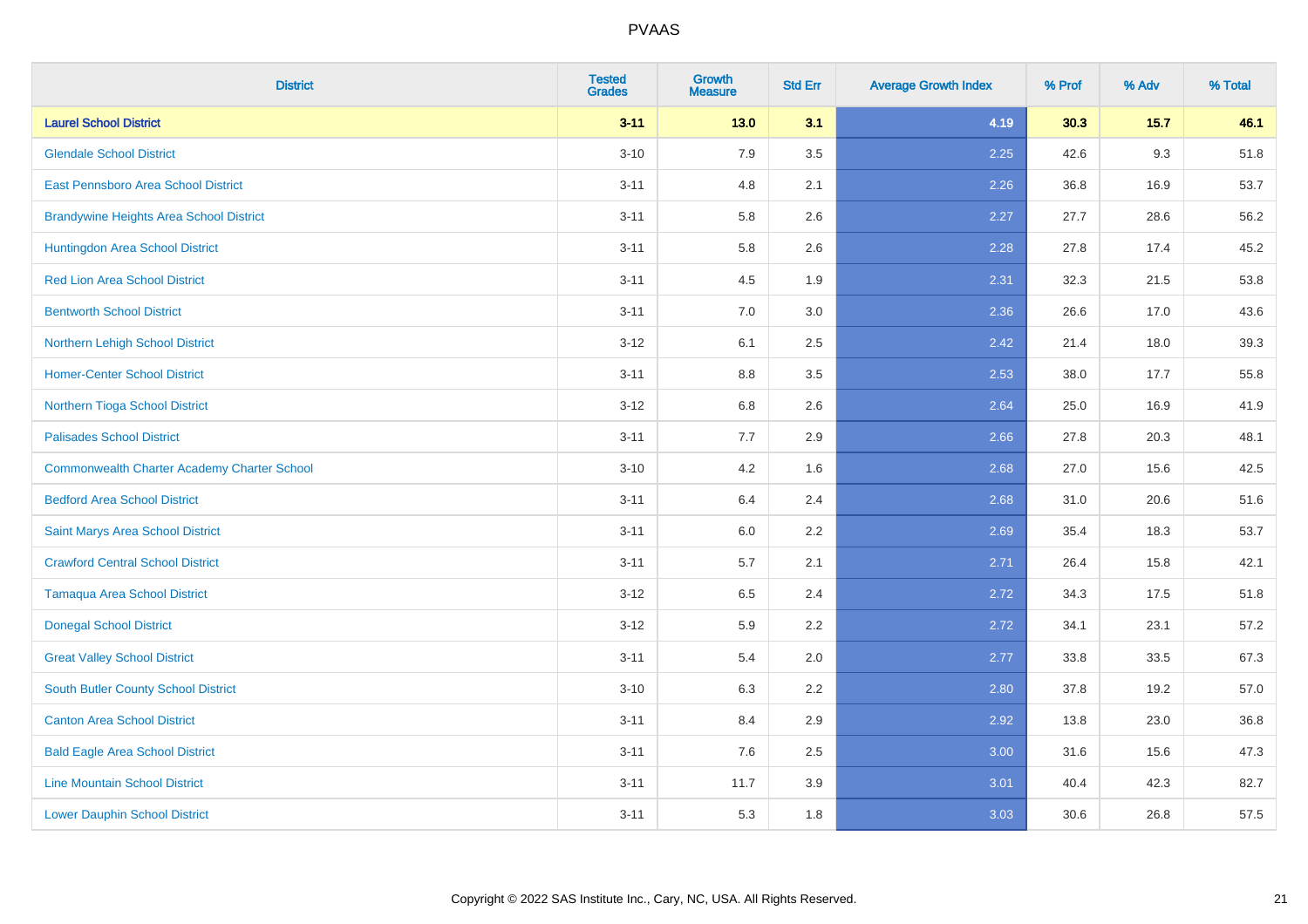| <b>District</b>                                 | <b>Tested</b><br><b>Grades</b> | <b>Growth</b><br><b>Measure</b> | <b>Std Err</b> | <b>Average Growth Index</b> | % Prof | % Adv  | % Total |
|-------------------------------------------------|--------------------------------|---------------------------------|----------------|-----------------------------|--------|--------|---------|
| <b>Laurel School District</b>                   | $3 - 11$                       | $13.0$                          | 3.1            | 4.19                        | 30.3   | $15.7$ | 46.1    |
| <b>Allegheny-Clarion Valley School District</b> | $3 - 10$                       | 12.3                            | 4.1            | 3.03                        | 33.3   | 19.0   | 52.4    |
| <b>Upper Perkiomen School District</b>          | $3 - 11$                       | 5.7                             | 1.9            | 3.04                        | 25.4   | 19.9   | 45.4    |
| <b>Kane Area School District</b>                | $3 - 10$                       | 8.8                             | 2.9            | 3.07                        | 31.4   | 19.8   | 51.2    |
| Capital Area School for the Arts Charter School | $9 - 11$                       | 14.2                            | 4.5            | 3.13                        | 27.5   | 30.0   | 57.5    |
| <b>Greenwood School District</b>                | $3 - 11$                       | 11.3                            | 3.6            | 3.14                        | 31.2   | 32.8   | 63.9    |
| 21st Century Cyber Charter School               | $6 - 12$                       | 6.6                             | 2.1            | 3.16                        | 29.0   | 21.8   | 50.8    |
| <b>Avon Grove Charter School</b>                | $3 - 11$                       | 9.8                             | 3.1            | 3.18                        | 32.4   | 26.0   | 58.4    |
| <b>Apollo-Ridge School District</b>             | $3 - 12$                       | 9.5                             | 3.0            | 3.23                        | 34.0   | 9.4    | 43.4    |
| <b>Penncrest School District</b>                | $3 - 11$                       | 6.0                             | 1.9            | 3.24                        | 31.1   | 16.9   | 48.0    |
| <b>Upper Dauphin Area School District</b>       | $3 - 11$                       | 16.5                            | 5.1            | 3.26                        | 37.5   | 26.8   | 64.3    |
| <b>Steel Valley School District</b>             | $3 - 11$                       | 11.1                            | 3.3            | 3.33                        | 34.8   | 10.1   | 44.9    |
| South Fayette Township School District          | $3 - 11$                       | 6.0                             | 1.8            | 3.33                        | 32.2   | 38.3   | 70.5    |
| <b>Bellefonte Area School District</b>          | $3 - 11$                       | 6.7                             | 2.0            | 3.34                        | 28.8   | 21.5   | 50.2    |
| <b>Conrad Weiser Area School District</b>       | $3 - 11$                       | 7.1                             | 2.1            | 3.34                        | 28.2   | 14.4   | 42.6    |
| <b>Kutztown Area School District</b>            | $3 - 12$                       | 9.3                             | 2.8            | 3.34                        | 38.5   | 14.6   | 53.2    |
| <b>Wilmington Area School District</b>          | $3 - 11$                       | 11.1                            | 3.3            | 3.37                        | 29.8   | 26.2   | 56.0    |
| <b>Fairview School District</b>                 | $3 - 11$                       | 8.3                             | 2.4            | 3.43                        | 41.9   | 34.9   | 76.7    |
| <b>Mars Area School District</b>                | $3 - 10$                       | 6.6                             | 1.9            | 3.45                        | 36.7   | 32.4   | 69.1    |
| <b>North Pocono School District</b>             | $3 - 11$                       | 13.1                            | 3.7            | 3.54                        | 31.4   | 33.3   | 64.7    |
| <b>York Suburban School District</b>            | $3 - 11$                       | 7.4                             | 2.1            | 3.55                        | 24.9   | 31.2   | 56.1    |
| Oil City Area School District                   | $3 - 11$                       | 8.6                             | 2.4            | 3.56                        | 29.1   | 13.1   | 42.2    |
| <b>Tredyffrin-Easttown School District</b>      | $3 - 10$                       | 8.7                             | 2.4            | 3.57                        | 35.2   | 35.8   | 71.0    |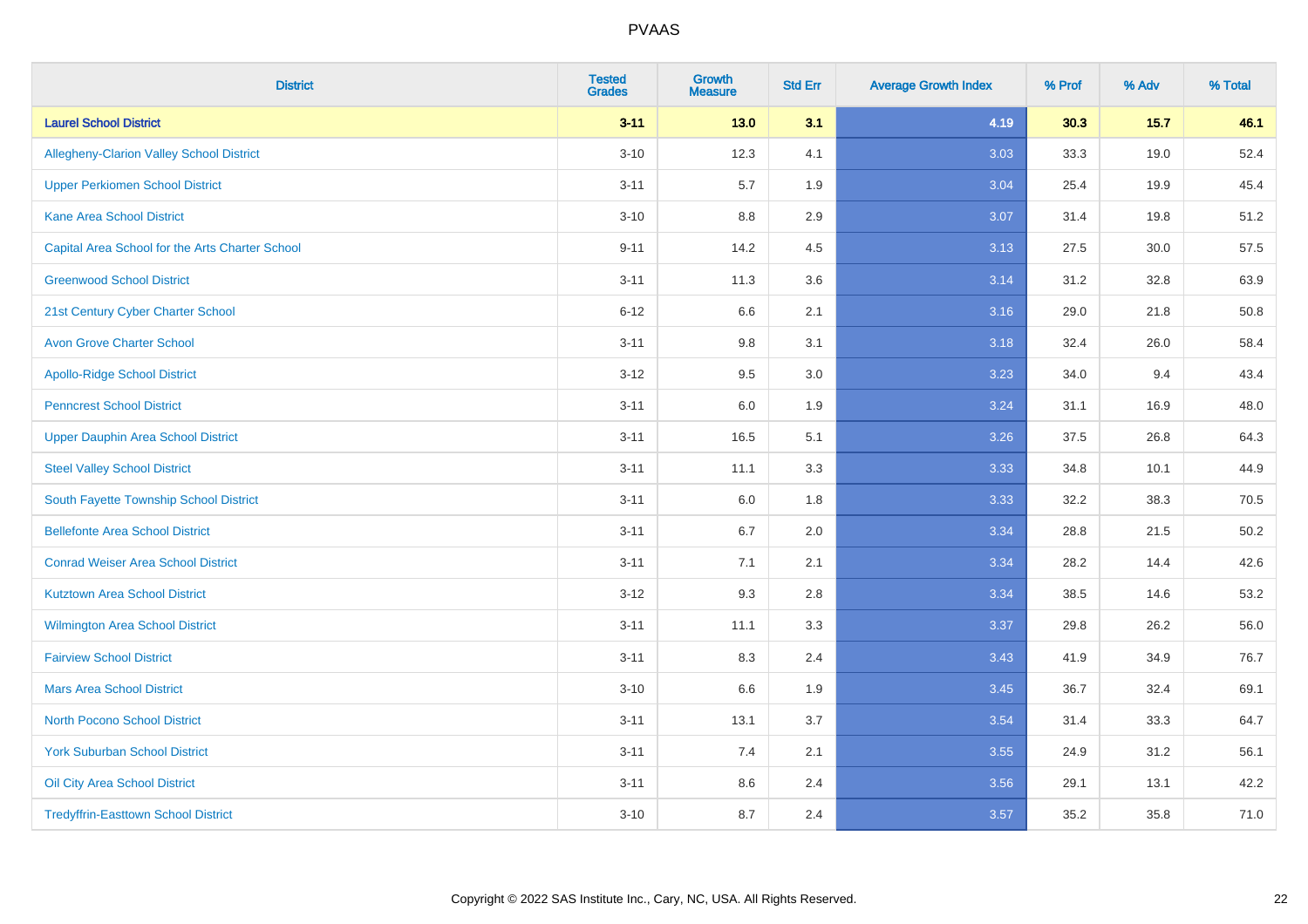| <b>District</b>                           | <b>Tested</b><br><b>Grades</b> | <b>Growth</b><br><b>Measure</b> | <b>Std Err</b> | <b>Average Growth Index</b> | % Prof | % Adv  | % Total |
|-------------------------------------------|--------------------------------|---------------------------------|----------------|-----------------------------|--------|--------|---------|
| <b>Laurel School District</b>             | $3 - 11$                       | $13.0$                          | 3.1            | 4.19                        | 30.3   | $15.7$ | 46.1    |
| <b>William Penn School District</b>       | $3 - 12$                       | 7.0                             | 1.9            | 3.61                        | 14.0   | 7.2    | 21.3    |
| <b>Reading School District</b>            | $3 - 11$                       | 4.3                             | 1.2            | 3.71                        | 16.8   | 6.0    | 22.8    |
| <b>Spring Cove School District</b>        | $3 - 11$                       | 9.1                             | 2.4            | 3.77                        | 31.8   | 25.4   | 57.1    |
| <b>Dover Area School District</b>         | $3 - 12$                       | 7.1                             | 1.9            | 3.78                        | 33.0   | 18.7   | 51.7    |
| <b>Hampton Township School District</b>   | $3 - 11$                       | 7.4                             | 2.0            | 3.79                        | 37.9   | 39.2   | 77.0    |
| <b>Juniata County School District</b>     | $3 - 12$                       | 7.7                             | 2.0            | 3.81                        | 22.9   | 18.9   | 41.8    |
| <b>Hazleton Area School District</b>      | $3 - 11$                       | 6.0                             | 1.6            | 3.85                        | 20.5   | 9.0    | 29.5    |
| <b>Warrior Run School District</b>        | $3 - 11$                       | 10.5                            | 2.7            | 3.86                        | 34.1   | 16.8   | 50.9    |
| <b>Dallas School District</b>             | $3 - 11$                       | 8.1                             | 2.1            | 3.87                        | 32.4   | 22.4   | 54.8    |
| <b>Phoenixville Area School District</b>  | $3 - 11$                       | 7.3                             | 1.8            | 3.96                        | 32.3   | 27.6   | 59.8    |
| <b>Abington Heights School District</b>   | $3 - 11$                       | 6.7                             | 1.7            | 4.00                        | 33.8   | 31.7   | 65.5    |
| <b>Radnor Township School District</b>    | $3 - 12$                       | 7.5                             | 1.9            | 4.03                        | 33.0   | 38.3   | 71.3    |
| Downingtown Area School District          | $3 - 11$                       | 4.4                             | 1.1            | 4.06                        | 30.1   | 32.0   | 62.2    |
| <b>Ephrata Area School District</b>       | $3 - 11$                       | $6.8\,$                         | 1.7            | 4.08                        | 31.6   | 17.1   | 48.8    |
| <b>Valley View School District</b>        | $3 - 11$                       | 9.3                             | 2.2            | 4.18                        | 26.6   | 23.1   | 49.7    |
| <b>Elizabethtown Area School District</b> | $3 - 12$                       | 7.1                             | 1.7            | 4.19                        | 36.4   | 27.6   | 64.0    |
| <b>Laurel School District</b>             | $3 - 11$                       | $13.0$                          | 3.1            | 4.19                        | 30.3   | 15.7   | 46.1    |
| Pennsylvania Leadership Charter School    | $3 - 11$                       | 8.0                             | 1.9            | 4.22                        | 33.1   | 27.8   | 60.9    |
| <b>Wallenpaupack Area School District</b> | $3 - 11$                       | 8.8                             | 2.1            | 4.28                        | 28.5   | 18.9   | 47.4    |
| Maritime Academy Charter School           | $3 - 10$                       | 13.2                            | 3.1            | 4.29                        | 24.0   | 1.3    | 25.3    |
| <b>Coudersport Area School District</b>   | $3 - 11$                       | 14.8                            | 3.4            | 4.33                        | 34.7   | 28.0   | 62.7    |
| <b>West Allegheny School District</b>     | $3 - 12$                       | 8.6                             | 2.0            | 4.34                        | 37.3   | 27.2   | 64.5    |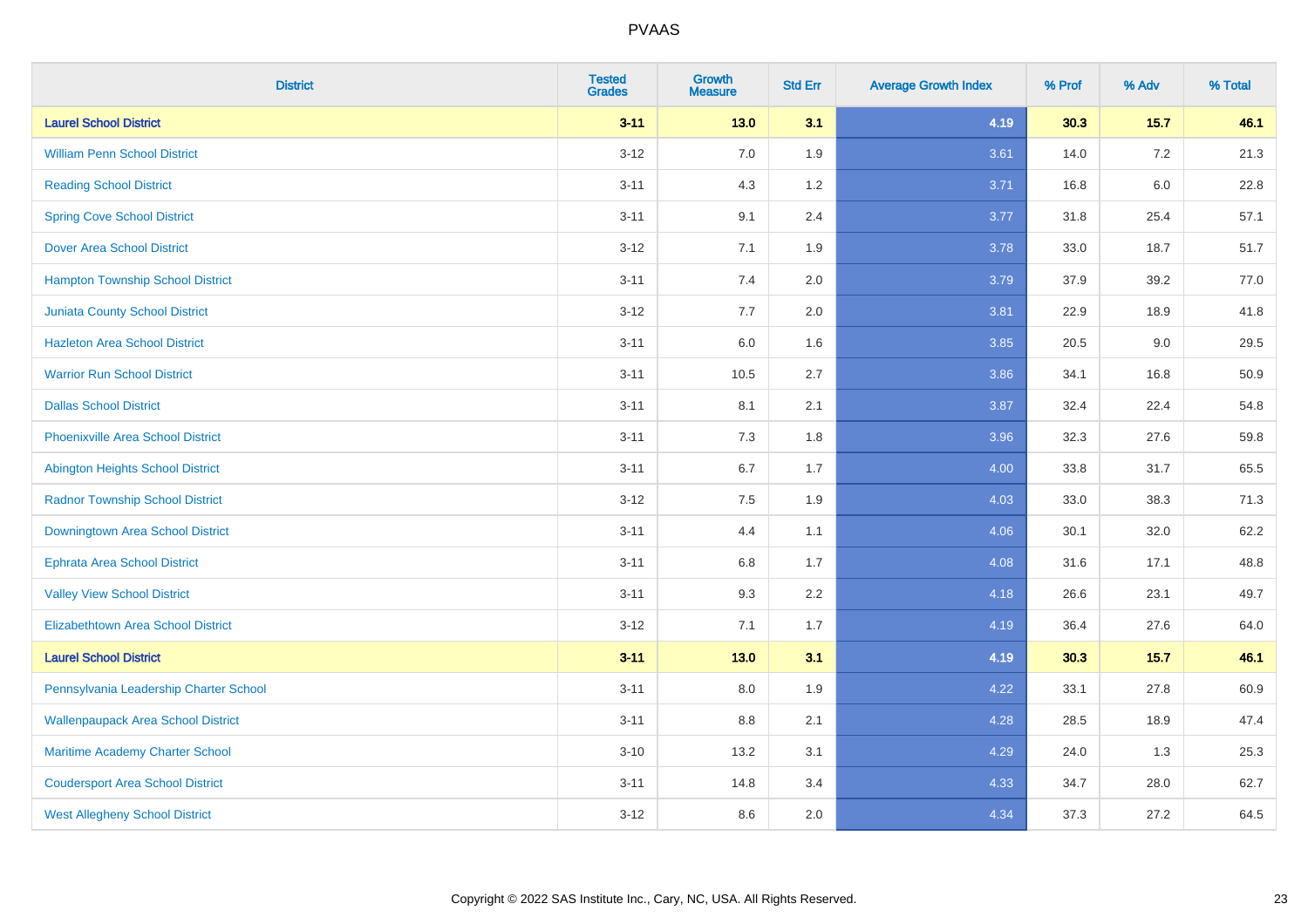| <b>District</b>                                | <b>Tested</b><br><b>Grades</b> | <b>Growth</b><br><b>Measure</b> | <b>Std Err</b> | <b>Average Growth Index</b> | % Prof | % Adv | % Total |
|------------------------------------------------|--------------------------------|---------------------------------|----------------|-----------------------------|--------|-------|---------|
| <b>Laurel School District</b>                  | $3 - 11$                       | $13.0$                          | 3.1            | 4.19                        | 30.3   | 15.7  | 46.1    |
| <b>Lower Moreland Township School District</b> | $3 - 11$                       | 8.7                             | 2.0            | 4.35                        | 38.2   | 33.2  | 71.4    |
| <b>Pennsbury School District</b>               | $3 - 11$                       | 5.6                             | 1.3            | 4.38                        | 37.7   | 27.7  | 65.4    |
| <b>Montrose Area School District</b>           | $3 - 10$                       | 12.3                            | 2.8            | 4.41                        | 37.8   | 28.9  | 66.7    |
| <b>Conewago Valley School District</b>         | $3 - 12$                       | 7.6                             | 1.7            | 4.46                        | 41.3   | 19.4  | 60.6    |
| Northern York County School District           | $3 - 11$                       | 8.4                             | 1.8            | 4.63                        | 24.3   | 23.1  | 47.4    |
| <b>Stroudsburg Area School District</b>        | $3 - 11$                       | $7.5\,$                         | 1.6            | 4.70                        | 30.4   | 18.3  | 48.7    |
| <b>West Perry School District</b>              | $3 - 11$                       | 11.0                            | 2.3            | 4.76                        | 26.9   | 20.5  | 47.4    |
| <b>Lakeland School District</b>                | $3 - 11$                       | 13.3                            | 2.8            | 4.80                        | 22.2   | 21.2  | 43.4    |
| <b>Penn Manor School District</b>              | $3 - 11$                       | 7.1                             | 1.5            | 4.82                        | 26.7   | 20.5  | 47.2    |
| <b>Iroquois School District</b>                | $3 - 11$                       | 13.6                            | 2.8            | 4.83                        | 33.3   | 16.0  | 49.4    |
| <b>Lehighton Area School District</b>          | $3 - 11$                       | 11.4                            | 2.4            | 4.84                        | 30.5   | 24.9  | 55.3    |
| <b>Belle Vernon Area School District</b>       | $3 - 11$                       | 11.1                            | 2.3            | 4.88                        | 31.6   | 25.4  | 57.1    |
| <b>Quaker Valley School District</b>           | $3 - 11$                       | 12.2                            | 2.5            | 4.90                        | 39.5   | 26.4  | 65.9    |
| <b>Easton Area School District</b>             | $3 - 12$                       | 6.3                             | 1.3            | 4.91                        | 24.1   | 13.0  | 37.1    |
| <b>Berlin Brothersvalley School District</b>   | $3 - 11$                       | 19.6                            | 4.0            | 4.93                        | 28.3   | 41.3  | 69.6    |
| <b>Pennridge School District</b>               | $3 - 10$                       | 7.4                             | 1.5            | 5.10                        | 32.0   | 27.6  | 59.6    |
| Pen Argyl Area School District                 | $3 - 12$                       | 12.8                            | 2.5            | 5.10                        | 28.5   | 23.8  | 52.3    |
| <b>Fleetwood Area School District</b>          | $3 - 10$                       | 10.4                            | 2.0            | 5.19                        | 31.7   | 25.8  | 57.5    |
| <b>West Branch Area School District</b>        | $3 - 11$                       | 17.0                            | 3.3            | 5.20                        | 47.1   | 19.1  | 66.2    |
| <b>Cornwall-Lebanon School District</b>        | $3 - 11$                       | 8.2                             | 1.6            | 5.24                        | 28.0   | 20.5  | 48.6    |
| <b>Avon Grove School District</b>              | $3 - 10$                       | 7.6                             | 1.4            | 5.29                        | 33.7   | 33.2  | 67.0    |
| Penns Valley Area School District              | $3 - 12$                       | 14.1                            | 2.6            | 5.33                        | 29.6   | 23.3  | 52.9    |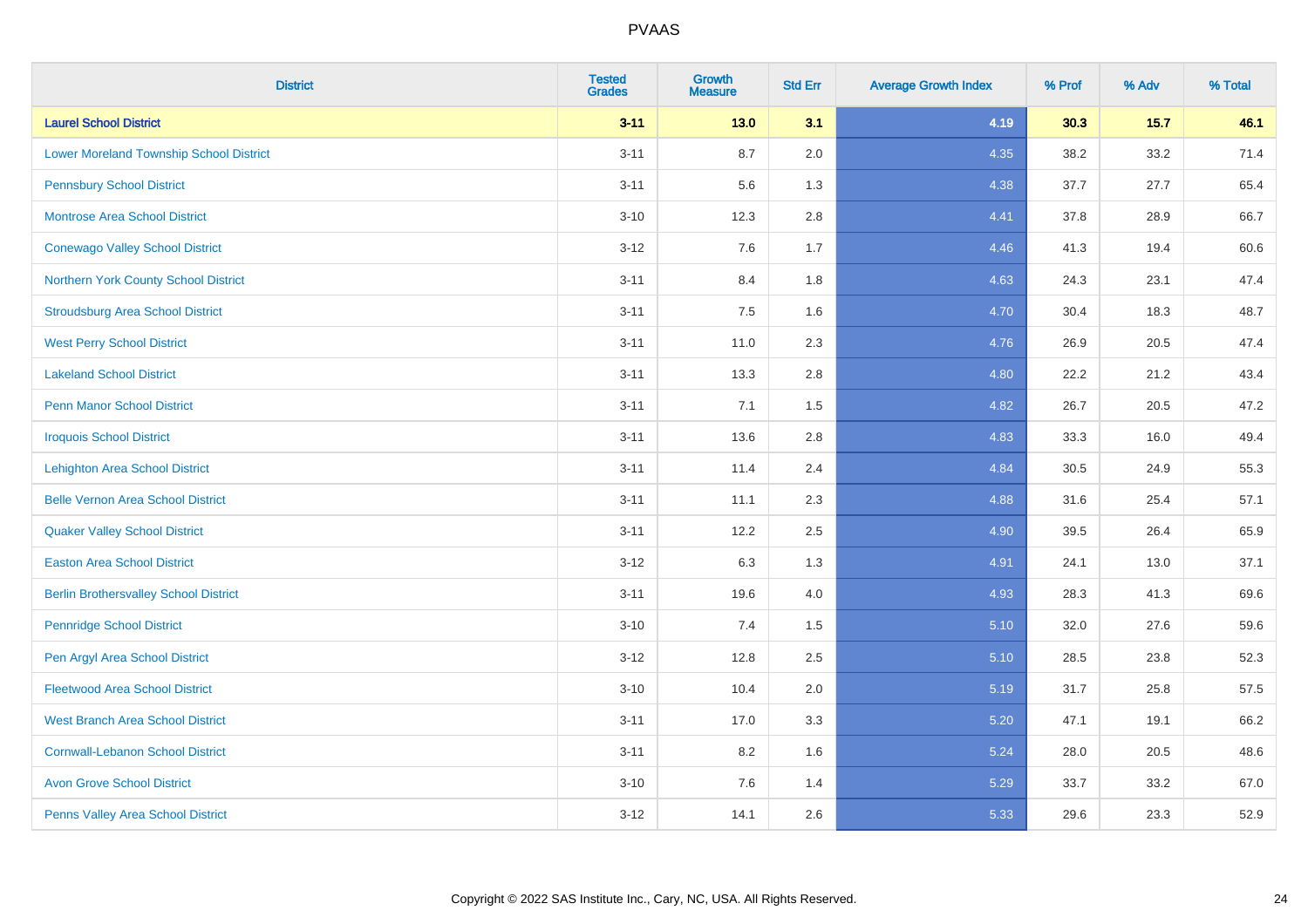| <b>District</b>                           | <b>Tested</b><br><b>Grades</b> | <b>Growth</b><br><b>Measure</b> | <b>Std Err</b> | <b>Average Growth Index</b> | % Prof | % Adv  | % Total |
|-------------------------------------------|--------------------------------|---------------------------------|----------------|-----------------------------|--------|--------|---------|
| <b>Laurel School District</b>             | $3 - 11$                       | $13.0$                          | 3.1            | 4.19                        | 30.3   | $15.7$ | 46.1    |
| Lake-Lehman School District               | $3 - 11$                       | 14.9                            | 2.8            | 5.34                        | 25.8   | 22.5   | 48.3    |
| <b>Pine-Richland School District</b>      | $3 - 11$                       | 9.3                             | 1.7            | 5.56                        | 42.3   | 35.8   | 78.1    |
| <b>Hermitage School District</b>          | $3 - 12$                       | 14.0                            | 2.5            | 5.59                        | 34.0   | 27.0   | 61.0    |
| Lampeter-Strasburg School District        | $3 - 12$                       | 11.0                            | 1.9            | 5.69                        | 35.4   | 32.3   | 67.7    |
| <b>Pequea Valley School District</b>      | $3 - 11$                       | 18.0                            | 3.1            | 5.74                        | 29.2   | 37.5   | 66.7    |
| <b>Harbor Creek School District</b>       | $3 - 11$                       | 13.4                            | 2.3            | 5.80                        | 34.5   | 40.7   | 75.2    |
| <b>Blue Mountain School District</b>      | $3 - 10$                       | 12.2                            | 2.1            | 5.81                        | 30.7   | 26.1   | 56.8    |
| <b>Punxsutawney Area School District</b>  | $3 - 11$                       | 15.8                            | 2.7            | 5.83                        | 18.6   | 29.0   | 47.6    |
| <b>Indiana Area School District</b>       | $3 - 11$                       | 12.0                            | 2.0            | 5.98                        | 30.0   | 30.4   | 60.3    |
| <b>Agora Cyber Charter School</b>         | $3 - 11$                       | 14.6                            | 2.4            | 6.03                        | 24.7   | 19.5   | 44.2    |
| <b>Franklin Regional School District</b>  | $3 - 11$                       | 11.3                            | 1.8            | 6.13                        | 30.0   | 35.0   | 65.0    |
| <b>Tuscarora School District</b>          | $3 - 11$                       | 13.4                            | 2.2            | 6.20                        | 37.1   | 26.3   | 63.4    |
| <b>Armstrong School District</b>          | $3 - 11$                       | 9.8                             | 1.6            | 6.22                        | 32.8   | 24.6   | 57.4    |
| <b>Cocalico School District</b>           | $3 - 11$                       | 12.3                            | 1.9            | 6.48                        | 28.2   | 32.3   | 60.5    |
| <b>Manheim Central School District</b>    | $3 - 11$                       | 12.8                            | 2.0            | 6.52                        | 27.8   | 35.4   | 63.2    |
| <b>Neshaminy School District</b>          | $3 - 11$                       | 8.6                             | 1.3            | 6.56                        | 31.3   | 23.9   | 55.2    |
| <b>Millcreek Township School District</b> | $3 - 11$                       | 9.1                             | 1.4            | 6.61                        | 34.5   | 30.1   | 64.6    |
| <b>Methacton School District</b>          | $3 - 11$                       | 11.0                            | 1.6            | 6.94                        | 36.0   | 33.6   | 69.6    |
| <b>Camp Hill School District</b>          | $3 - 12$                       | 20.7                            | 2.9            | 7.00                        | 32.3   | 41.4   | 73.7    |
| <b>Whitehall-Coplay School District</b>   | $3 - 11$                       | 11.8                            | 1.7            | 7.06                        | 32.3   | 21.7   | 54.0    |
| <b>Upper Merion Area School District</b>  | $3 - 11$                       | 14.0                            | 2.0            | 7.15                        | 34.4   | 32.6   | 67.0    |
| <b>Danville Area School District</b>      | $3 - 11$                       | 18.4                            | 2.6            | 7.19                        | 32.0   | 46.1   | 78.1    |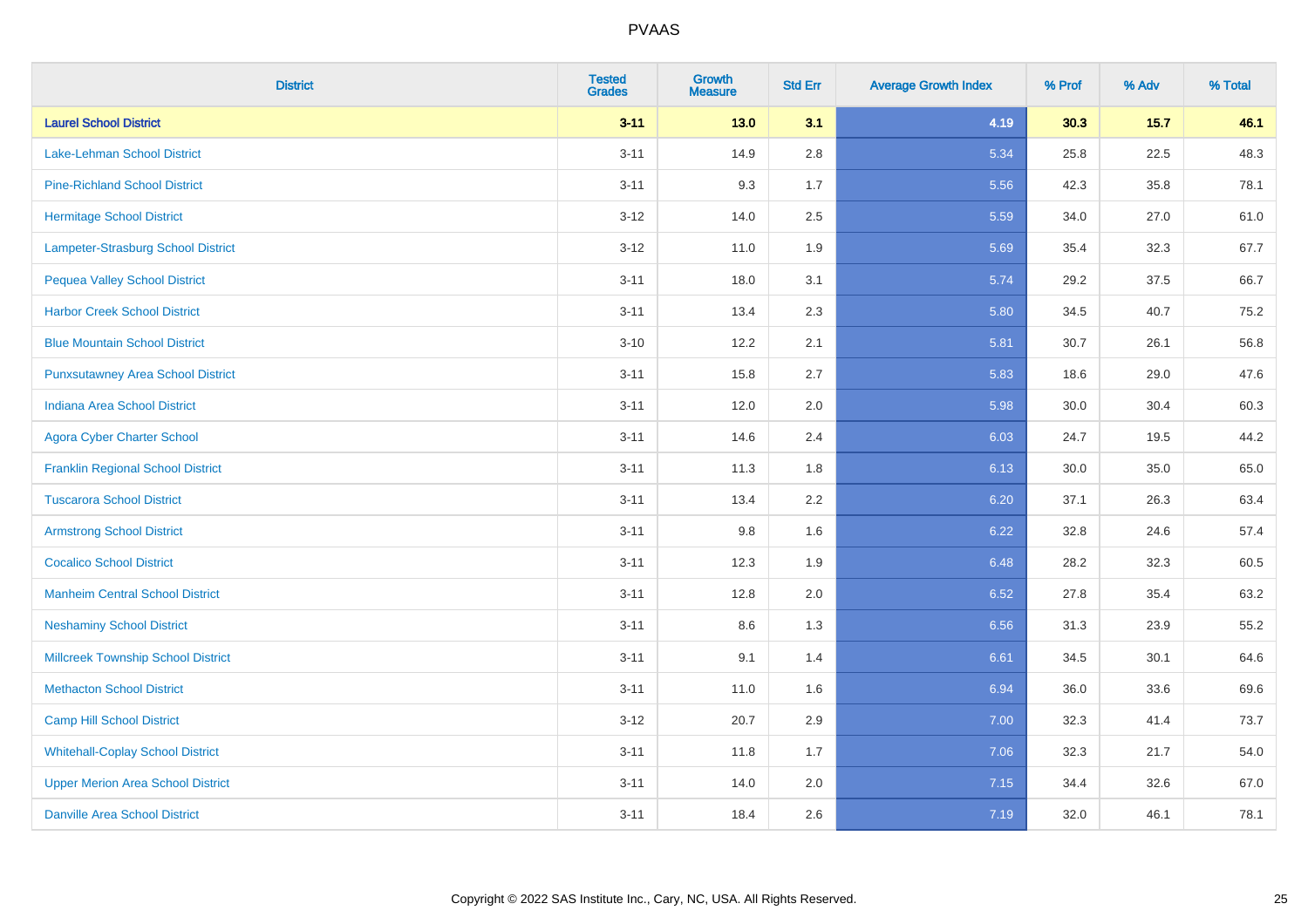| <b>District</b>                               | <b>Tested</b><br><b>Grades</b> | <b>Growth</b><br><b>Measure</b> | <b>Std Err</b> | <b>Average Growth Index</b> | % Prof | % Adv  | % Total |
|-----------------------------------------------|--------------------------------|---------------------------------|----------------|-----------------------------|--------|--------|---------|
| <b>Laurel School District</b>                 | $3 - 11$                       | $13.0$                          | 3.1            | 4.19                        | 30.3   | $15.7$ | 46.1    |
| <b>Mountain View School District</b>          | $3 - 11$                       | 24.2                            | 3.4            | 7.20                        | 45.8   | 37.3   | 83.0    |
| <b>Manheim Township School District</b>       | $3 - 12$                       | 10.9                            | 1.5            | 7.51                        | 30.9   | 31.0   | 61.9    |
| <b>East Penn School District</b>              | $3 - 11$                       | 8.9                             | 1.2            | 7.61                        | 32.8   | 26.4   | 59.2    |
| <b>Mifflin County School District</b>         | $3 - 11$                       | 12.3                            | 1.6            | 7.69                        | 35.1   | 15.1   | 50.3    |
| <b>Upper Saint Clair School District</b>      | $3 - 11$                       | 13.8                            | 1.8            | 7.86                        | 32.2   | 44.5   | 76.7    |
| <b>Peters Township School District</b>        | $3 - 11$                       | 14.1                            | 1.7            | 8.16                        | 35.2   | 41.6   | 76.8    |
| <b>Collegium Charter School</b>               | $3 - 10$                       | 21.2                            | 2.6            | 8.18                        | 25.4   | 16.4   | 41.8    |
| <b>Upper Darby School District</b>            | $3 - 12$                       | 11.2                            | 1.4            | 8.28                        | 23.8   | 11.8   | 35.6    |
| <b>Saucon Valley School District</b>          | $3 - 11$                       | 18.9                            | 2.2            | 8.48                        | 26.0   | 39.6   | 65.6    |
| <b>Southern York County School District</b>   | $3 - 11$                       | 15.5                            | 1.8            | 8.48                        | 37.6   | 29.2   | 66.8    |
| <b>Central York School District</b>           | $3 - 12$                       | 12.9                            | 1.5            | 8.64                        | 31.4   | 24.1   | 55.5    |
| <b>Marple Newtown School District</b>         | $3 - 11$                       | 20.6                            | 2.3            | 8.95                        | 31.1   | 42.7   | 73.8    |
| Palmyra Area School District                  | $3 - 11$                       | 16.2                            | 1.8            | 9.02                        | 38.8   | 34.0   | 72.8    |
| <b>Unionville-Chadds Ford School District</b> | $3 - 11$                       | 15.8                            | 1.7            | 9.12                        | 31.2   | 48.0   | 79.2    |
| <b>Wayne Highlands School District</b>        | $3 - 11$                       | 22.5                            | 2.5            | 9.16                        | 33.8   | 40.4   | 74.2    |
| Fox Chapel Area School District               | $3 - 11$                       | 17.6                            | 1.9            | 9.47                        | 22.9   | 52.0   | 74.9    |
| <b>Delaware Valley School District</b>        | $3 - 11$                       | 15.7                            | 1.6            | 9.62                        | 36.7   | 32.1   | 68.8    |
| New Hope-Solebury School District             | $3 - 11$                       | 28.8                            | 2.9            | 9.77                        | 31.6   | 50.0   | 81.6    |
| <b>Loyalsock Township School District</b>     | $3 - 12$                       | 26.7                            | 2.7            | 9.92                        | 36.8   | 35.1   | 71.9    |
| <b>Derry Township School District</b>         | $3 - 10$                       | 20.1                            | 2.0            | 10.20                       | 32.8   | 46.9   | 79.7    |
| <b>Hempfield School District</b>              | $3 - 11$                       | 13.4                            | 1.3            | 10.53                       | 29.9   | 36.8   | 66.7    |
| <b>Warwick School District</b>                | $3 - 11$                       | 21.7                            | 1.8            | 11.76                       | 27.7   | 36.3   | 64.0    |